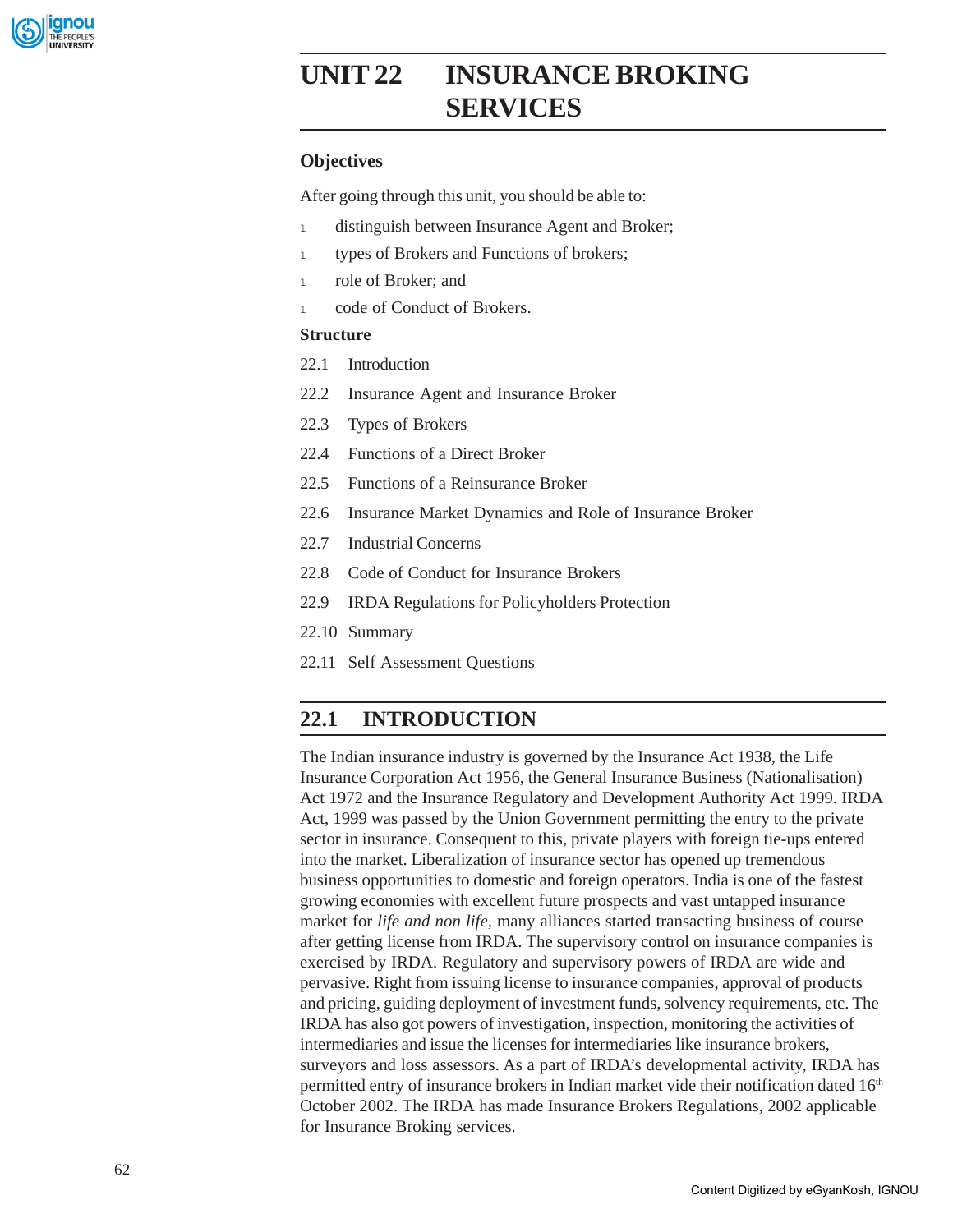

# **INSURANCE AGENT AND INSURANCE BROKER Insurance Broking** Services

Until 2002 in India, insurance was mainly sold by the insurance agents. **Insurance agent is a legal representative of the insurance company** who solicits or induces the person to apply for insurance and the insurance becomes effective only if the application is approved by the insurance company. After getting approval from insurance company agent delivers the contract to the applicant. For procurement of business, agent gets compensation in the form of commission from insurance company.

Insurance agent represents insurance company i.e. supplier of insurance whereas **insurance broker is someone who legally represents the insured**. In real world the word 'Broker' applies to a wide range of firms covering a wide range from Multi National Companies to High Street Broker. Insurance Brokers are a set of intermediaries who can solicit and procure insurance business of life insurance, general insurance, or both. They are essentially independent intermediaries and legally represent the insured or their clients who are prospective buyers. Their work starts with recommending the risk plan and will continue to serve the client till the settlement of the claim. Insurance agent works for a single insurer whereas broker works with many insurers. Though the broker is representative of insured, he is paid commission from the insurer with whom he places the business.

# **Who Can Be a Insurance Broker?**

A Broker is an individual or a proprietor, partnership firm or a company formed under companies Act, 1956 or a Cooperative Society Registered under the cooperative societies Act, 1912 under any law for the registration of cooperative societies.

A Broker can get associated with many companies but cannot act as an agent of any insurer. By virtue of his position he could obtain a good deal for the prospects on favourable terms.

# **22.3 TYPES OF BROKERS**

The broker has a choice to choose the area in which he wants to operate viz. Life Insurance, Non-Life Insurance and Reinsurance. The area chosen by a broker is the one in which he has acquired a specialist knowledge of particular classes of insurance. There are three categories of Insurance brokers classified as under:

- 1) Direct Broker General Insurance Brokers and/or Life Insurance Brokers
- 2) Reinsurance Brokers
- 3) Composite Brokers

"Direct broker" means an insurance broker who for the time-being licensed by the Authority to act as such, for a remuneration carries out the functions as specified under regulation 3 either in the field of life insurance or general insurance or both on behalf of his clients;

"Reinsurance broker" means an insurance broker who for the time-being licensed by the Authority to act as such, for a remuneration, arranges re-insurance for his client/s; "Composite broker" means an insurance broker who for the time-being licensed by the Authority to act as such, for a remuneration, arranges insurance for his clients with insurance companies and/or re-insurance for his client/s.

The broker will have to obtain the license from the IRDA. The applicant has to have minimum of two persons employed having the minimum qualifications of an Associate of Insurance Institute of India or its equivalent or any other professional qualifications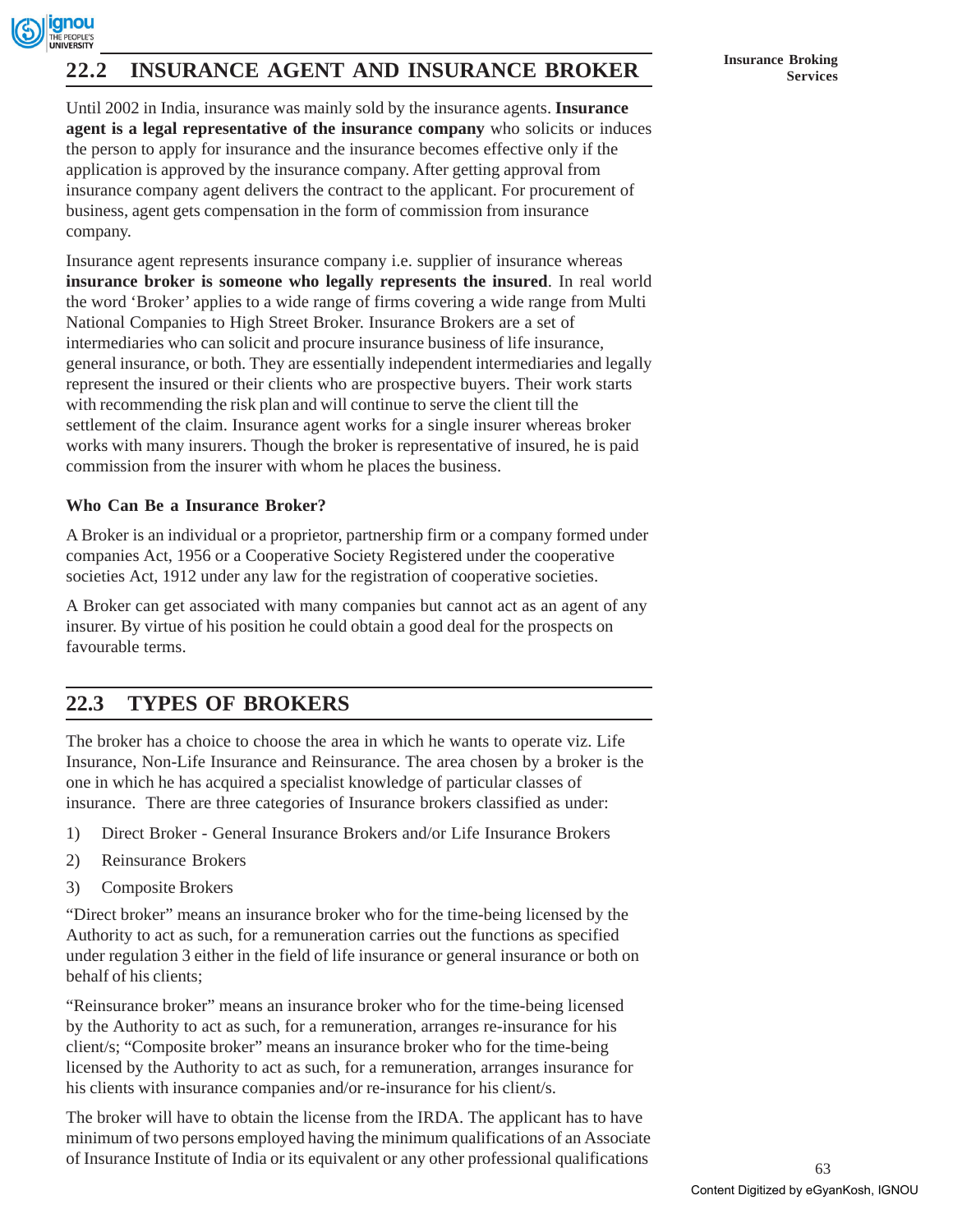**Insurance Services** from an institution recognised by government, in finance, law, engineering, or business management, and has undergone theoretical and practical training to be conducted by the Insurance Brokers Training Institutes approved by IRDA and on the basis of syllabus finalised by the IRDA. However, a person carrying on reinsurance broking and other insurance consultancy for a period of more than 10 years and having required experience of carrying on insurance business, the authority may grant exemptions as regards qualifications and training. The broker's application will be reviewed by the authority in regard to infrastructural aspects i.e. whether he has sufficient office space, equipments and manpower to discharge his duties. The principal officer should not have violated the code of conduct, the applicant should not be engaged in any other business, & the issue of license is in the interest of the policyholders.

| Category of<br><i><b>Insurance</b></i><br><b>Broker</b> | <b>Type of Broker</b><br>Required | <b>Minimum Capital</b> |
|---------------------------------------------------------|-----------------------------------|------------------------|
| Category I                                              | Direct General Insurance Broker   | Rs. 50 Lakhs           |
| Category II                                             | Direct Life Insurance Broker      | Rs. 50 Lakhs           |
| Category III                                            | Reinsurance Broker                | Rs.200 Lakhs           |
| Category IV                                             | Composite Broker                  | Rs.250 Lakhs           |

#### **Broker Regulation at a Glance**

**Source:** IRDA Regulations

Simultaneously with the application for license the applicant has to satisfy the capital adequacy requirements that has been notified by the IRDA. A similar requirement will be notified for renewal of the license issued.

In addition to observation of code of conduct the insurance broker is required to maintain separate accounts in respect of Insurance Money and his earnings. For that purpose he has to treat all money i.e. premiums and claims received from or on behalf of an insured as insurance money and should ensure that it is held in an Insurance Bank Account with one or more scheduled banks.

Every insurance broker will have to maintain solvency margin as notified by the IRDA in the regulations.

# **22.4 FUNCTIONS OF A DIRECT BROKER**

The functions of a direct broker shall include any one or more of the following:

- 1 Obtaining detailed information of the client's business and risk management philosophy;
- 1 Familiarizing himself with the client's business and underwriting information so that this can be explained to an insurer and others;
- 1 Rendering advice on appropriate insurance cover and terms;
- 1 Maintaining detailed knowledge of available insurance markets, as may be applicable;
- 1 Submitting quotation received from insurer/s for consideration of a client;
- <sup>l</sup> Providing requisite underwriting information as required by an insurer in assessing the risk to decide pricing terms and conditions for cover;
- 1 Acting promptly on instructions from a client and providing him written acknowledgements and progress reports;
- 1 Assisting clients in paying premium under section 64VB of Insurance Act, 1938; Content Digitized by eGyanKosh, IGNOU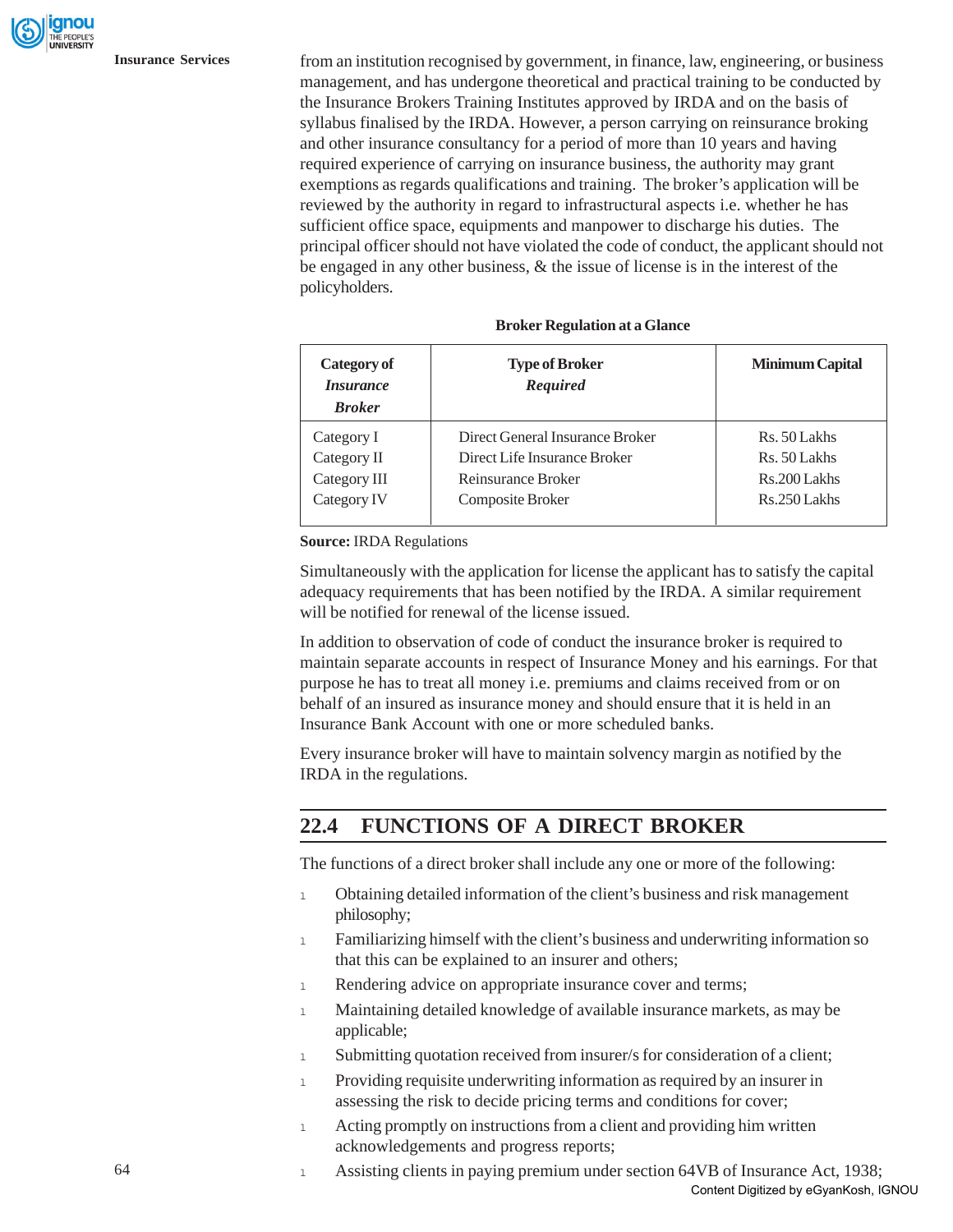

Providing services related to insurance consultancy and risk management;

1 Maintaining proper records of claims.

# **22.5 FUNCTIONS OF A REINSURANCE BROKER**

The functions of re-insurance broker shall include any one or more of the following:

- 1 Familiarizing himself with the client's business and risk retention philosophy;
- <sup>l</sup> Maintaining clear records of the insurer's business to assist the re-insurer/(s) or others;
- 1 Rendering advice based on technical data on the reinsurance covers available in the international insurance and the reinsurance markets;
- <sup>l</sup> Maintaining a database of available reinsurance markets, including solvency ratings of individual re-insurers;
- 1 Rendering consultancy and risk management services for re-insurance;
- 1 Selecting and recommending a re-insurer or a group of re-insurers;
- 1 Negotiating with a re-insurer on the client's behalf;
- 1 Assisting in case of commutation of reinsurance contracts placed with them;
- 1 Acting promptly on instructions from a client and providing it written acknowledgements and progress reports;
- <sup>l</sup> Collecting and remitting premiums and claims within such time as agreed upon;
- 1 Assisting in the negotiation and settlement of claims;
- 1 Maintaining proper records of claims; and
- <sup>l</sup> Exercising due care and diligence at the time of selection of re-insurers and international insurance brokers having regard to their respective security rating and establishing respective responsibilities at the time of engaging their services.

### **Functions of Composite Broker**

A composite broker shall carry out any one or more of the functions of Direct Broker and Reinsurance Broker as stated above.

# **22.6 INSURANCE MARKET DYNAMICS AND ROLE OF INSURANCE BROKER**

Unlike stock market where the demand for stocks is fluctuating, in insurance market the demand for insurance products is relatively fixed. Generally people are not very keen to purchase insurance. They are aware of quite a few common forms of insurance i.e. Life Insurance and in Non-life Insurance category Motor Insurance and Third Party insurance but probably not aware of the considerable range of covers which the insurance market offers. They know that insurance is needed, but still are reluctant to purchase insurance. The root cause of this attitude is they have to pay the premium now just for the possibility of occurrence of insured event sometime in future and they do not receive any immediate tangible benefit. All that they get is the insurance policy - which contains that promise. Secondly the policy document which is drafted in legal lingo that is very difficult to understand for ordinary people. Insurance contracts are contingent financial assets so both the parties to contract generally do not want to face contingency which leads to only unpleasant circumstances, which the insured would rather not think about. Barring some investment oriented life insurance contracts, both parties would feel that it should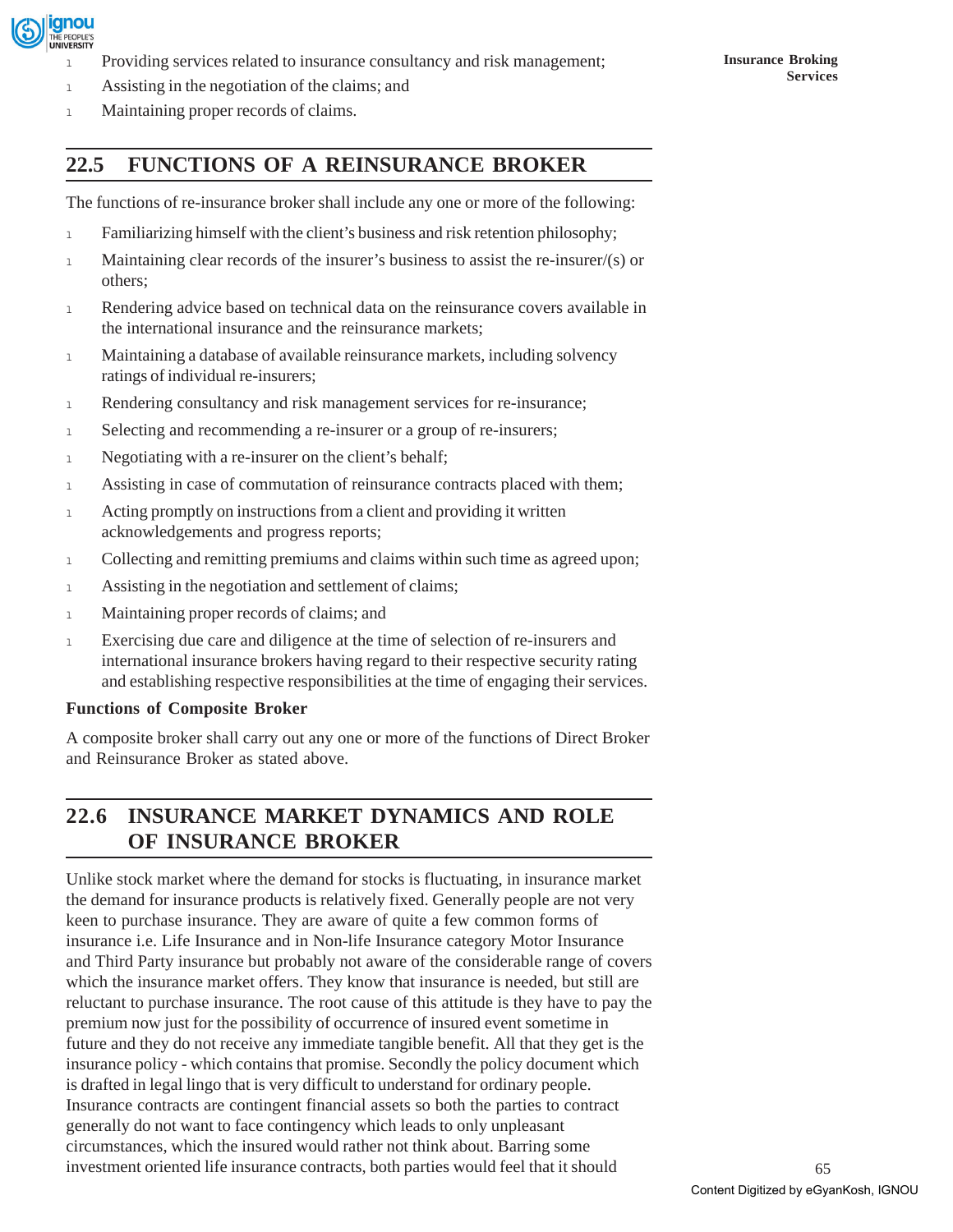**Insurance Services** never come into effect. There is no wonder that most insurance covers for individuals and also for industrial concerns/corporates are bought as a result of either compulsion or persuasion.

> So far as the individuals are concerned under non-life category, motor insurance is mandatory for individuals who own vehicle, therefore with increasing number of vehicles the scope of motor insurance also increases. There are many insurers who offer motor insurance and very often the vehicle owner does not know how to find the best insurer. Here the broker is able to find the best combination of prices and conditions for the particular circumstances of his client among the many offers. While doing so he ensures that the insurer is financially sound. After selling the policy if the insured meets with an accident, the broker should guide him and extend help to complete the formalities of lodging a claim on his insurer and possibly advise and extend assistance in making an uninsured loss claim against the other party.

> Broker should precisely start with educating his clients about the available insurance products in the market and their uses to him in his peculiar circumstances. The client, will often need prompting to consider the need to insure his possessions against loss and to make sure that his family would have a continuing income not only in the event of his death but also if he were involved in an accident or suffered a major illness.

> The broker's job does not merely end up by offering his client the kind of cover he requires. He must be in touch with his client to ensure that the insurances he has bought are adequate to cover all his risk in view of increased income, enhanced business, family size, physical conditions, etc. By keeping track of developments in client's life, the broker should remind his client to make sure that the sums insured on his policies are adequate, he should also emphasise the need of some additional cover to take care of additional liability.

> For individuals, the broker should offer a package of several insurances in one policy offering various options which will meet the needs of majority of the general public at competitive rate.

It is the broker's skill to search the market to find as close an approximation to suit his client's needs, choices, preferences and if not then he may influence insurers to create a 'tailor-made' policy at a reasonable premium, provided it is offered by an insurer in whose security and reputation the broker has absolute confidence. Otherwise however attractive the cover may be, its value diminishes if there will be unwarranted delays in claims settlement, and it is worthless if the insurer becomes insolvent.

#### **Activity 1**

- broker. ..................................................................................................................... ..................................................................................................................... ..................................................................................................................... 2) Enumerate the roles performed by an insurance broker. ..................................................................................................................... ..................................................................................................................... ..................................................................................................................... ..................................................................................................................... Content Digitized by eGyanKosh, IGNOU
- 1) Give the points of distinction between an insurance agent and an insurance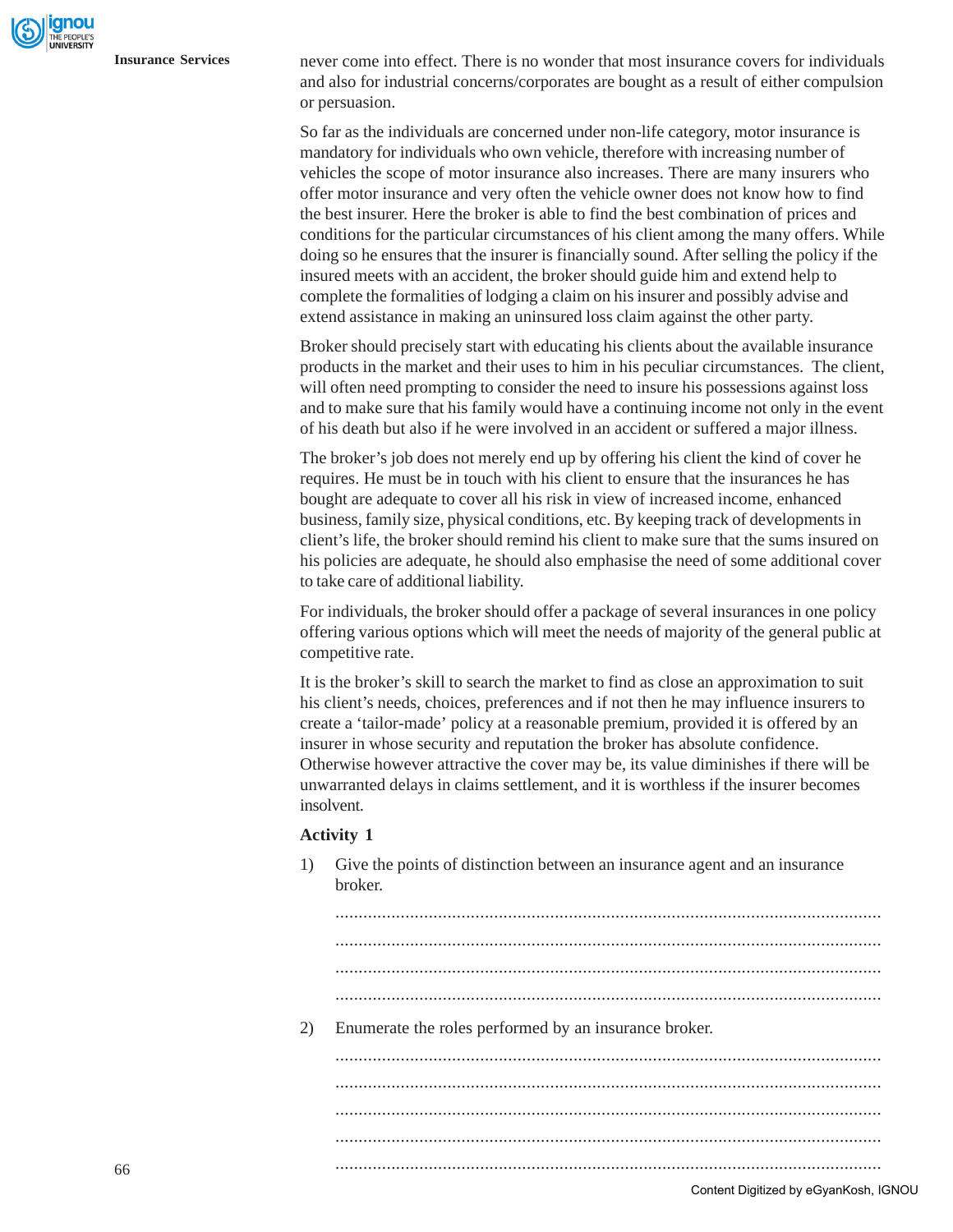# **Insurance Broking 22.7 INDUSTRIAL CONCERNS Services**

Business concerns differ in size sometimes they are very large, medium or small. The role of the broker varies according to the size and type of the business. The awareness and need of a small engineering workshop will not be the same as that of a multi-national corporation. But the broker's job will be the same for his client, for the largest company as it is for the individual to use his knowledge of insurance and of the insurance market to help his client to arrange a sound insurance program which, to the maximum extent possible should meet the client's particular insurance needs.

The insurances of a small company will be dealt with, in a very similar manner to that of an individual. The relationship with the directors of the business is likely to be personal and they can be considered as individuals who have different, and more extended insurance needs because of their involvement with the company.

As regards industrial/business firms are concerned, firstly it will be essential for the broker to ensure that his clients have purchased all the compulsory insurances, which they need for their business to be carried on legally. Employer's liability cover to protect the workforce must be arranged, and motor insurance is also likely to be a necessity. If the business has plant or machinery, which requires a periodical statutory inspection, usually there will be a possibility of verdict of a huge award being made in a products liability case. The broker who has large companies and multinationals as his clients cannot therefore think in purely national terms.

# **22.8 CODE OF CONDUCT FOR INSURANCE BROKERS**

The Code of Conduct shall serve as a guide to insurance brokers and other persons concerned with their conduct. The objective of the Code is to assist in establishing a recognised standard of professional conduct required of all insurance brokers who should, in the interests of the public and in the performance of their duties, bear in mind both this objective and the underlying spirit of the Code.

- a) Insurance brokers shall at all times conduct their business with Utmost good faith and integrity.
- b) Insurance brokers shall do everything possible to satisfy the insurance requirements of their clients and shall place the interests of those clients before all other considerations. Subject to these requirements and interests, insurance brokers shall have proper regard for others.
- c) Statements made by or on behalf of insurance brokers, when advertising shall not be misleading or extravagant.
	- 1) Insurance brokers shall on request from the client explain the differences in, and the relative costs of, the principal types of insurance, which in the opinion of the insurance broker might suit a client's needs.
	- 2) Insurance brokers shall ensure the use of a sufficient number of insurers to satisfy the insurance requirements of their clients.
	- 3) Insurance brokers shall not withhold from the policyholder any written evidence or documentation relating to the contract of insurance without adequate and justifiable reasons being disclosed in writing and without delay to the policyholder. If an insurance broker withholds a document from a policyholder by way of a lien for monies due from that policyholder he shall provide the reason in the manner required above.
	- 4) Insurance brokers shall inform a client of the name of all insurers with whom a contract of insurance is placed. This information shall be given at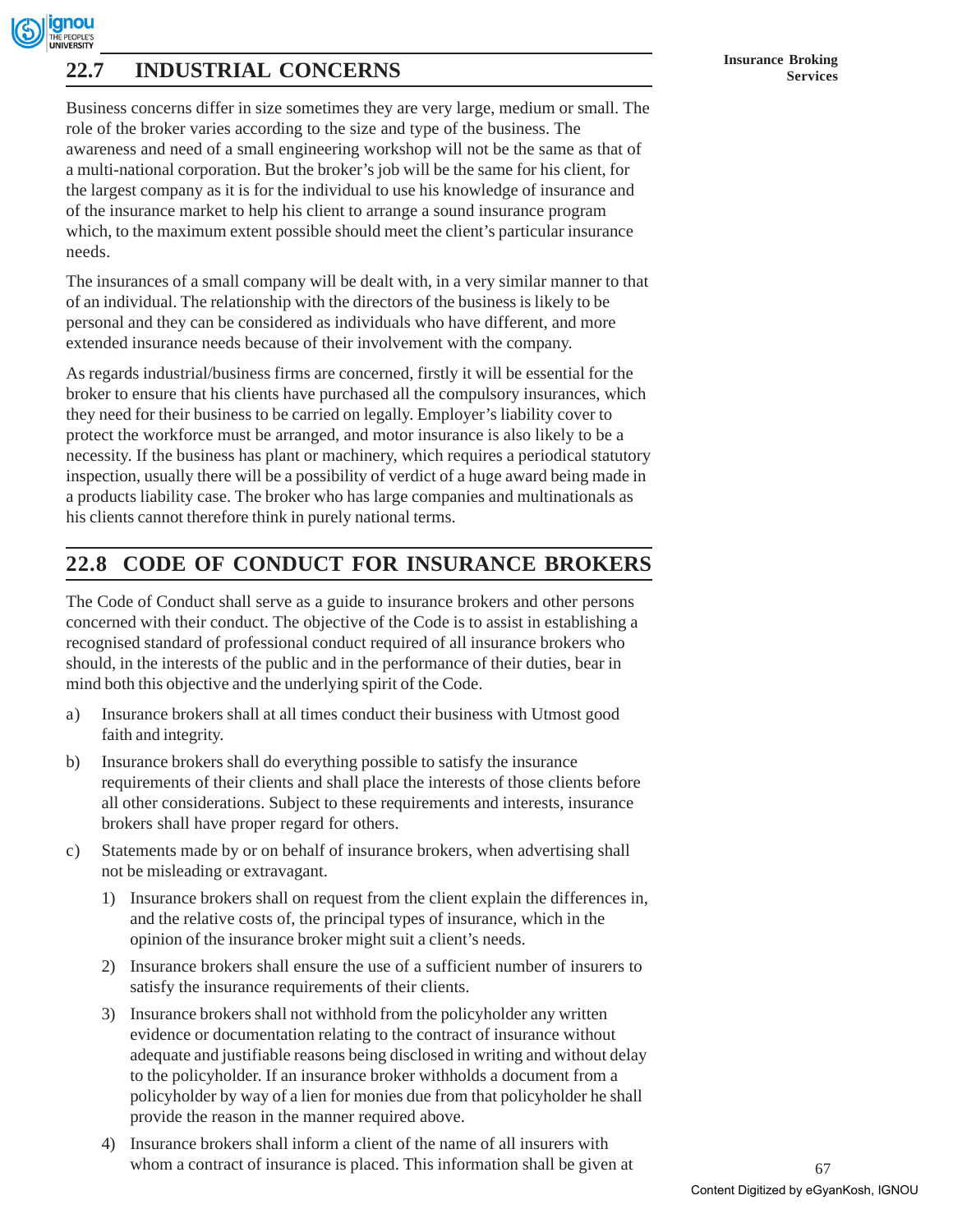gnou

**Insurance Services** the inception of the contract and any changes thereafter shall be advised at the earliest opportunity to the client.

- 5) Insurance brokers shall have proper regard for the wishes of a policyholder or client who seeks to terminate an agreement with them to carry out business.
- 6) Any information acquired by an insurance broker from his client shall not be used or disclosed except in the normal course of negotiating, maintaining, or renewing a contract of insurance for that client or unless the consent of the client has been obtained or the information is required by a court of competent jurisdiction.
- 7) When advertising their services directly or indirectly either in person or in writing insurance brokers shall disclose their identity, occupation and purpose before seeking information or before giving advice.

# **22.9 IRDA REGULATIONS FOR POLICYHOLDERS' PROTECTION**

An individual becomes a policyholder after he/she buys a life insurance product. Protection of the individual's interest starts once he/she gets interested in buying a life insurance product. The individual clearly has considerably less knowledge about the product than the insurer or his intermediary. People expect to be able to evaluate and buy a product in a truly competitive market with the confidence that there is a regulatory system that will provide an environment of trust.

Risks an individual faces while buying a life insurance product, can be classified into three identifiable risks viz. the insolvency of the insurer; a failure to understand the product - hence purchasing; a product that is inappropriate; and a failure of the product to meet its forecast or perceived performance. Also for individuals, purchases of life insurance products are rare, and therefore there is little personal accumulation of experience and understanding. Individuals therefore heavily rely on the insurer and its intermediary for guidance.

These risks on the part of investors/policyholders are addressed by the IRDA. The risk of insolvency of the insurer is addressed by the regulatory authority through Investment Regulations; Appointed Actuary Regulations; and Assets, Liabilities Valuation and Solvency Margin Regulations.

The other two risks are addressed by the regulatory authority through the Protection of Policyholders' Interests Regulations.

# **Protection of Policyholders' Interest**

The protection envisaged from the perspective of life insurance services consumer is at the point of sale; time of completing the proposal for life insurance; proposal processing stage; time of policy servicing; time of claim settlement; grievance redressal stage; and in policy wordings.

While the regulatory authority aims at ensuring financial viability of the life insurers, the policyholders need to have a safety net in the event of life insurer's inability to meet its policy liabilities. It would be useful here to understand as to what constitutes Policyholders' Reasonable Expectations (PRE). There is no formal definition of PRE. The general understanding relates to three main areas, viz. the treatment of with profits policyholders through bonus declarations; the basis on which unit prices are determined for unit linked business; and the exercise of any discretion the company may have, to alter the terms and conditions applicable to existing policies, especially in the area of charges under unit linked policies. An Appointed Actuary has to ensure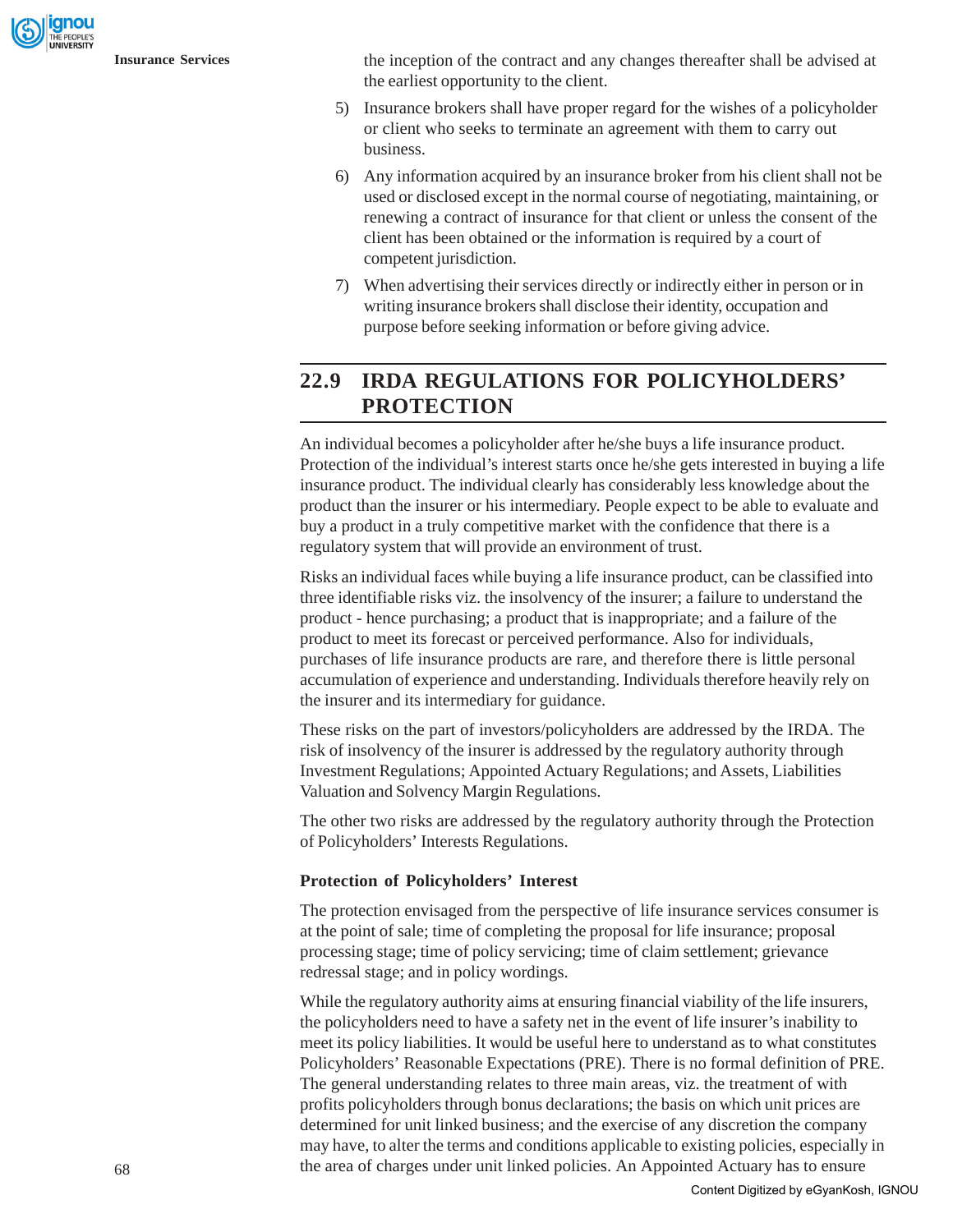

that his actions fulfill the PRE. "The Appointed Actuary must take all reasonable steps to ensure that the new policyholders are not misled with regard to their expectations, e.g. in connection with illustrations at the point of sale". This guidance has been issued with the concurrence of the Authority.

The process at this point of time is regulated by legislation and also through selfregulatory mechanism created by the life insurers and intermediary association/s.

The regulations explicitly lay down the norms for various disclosures so as to facilitate informed decision making by the customers.

The regulations also lay down that "In the process of sale, the insurer or its agent or any intermediary shall act according to the code of conduct prescribed by" the Authority; and the self-regulatory bodies of the insurers and intermediaries.

The illustrations create expectations in the prospective policyholders and a life insurer has to ensure that those remain reasonable and are managed. The regulations are not clear whether "the process of sale" includes illustration. The illustrations form an important part of "the process of sale" and need explicit reference in the regulations.

# **The regulations prescribe ceiling on rider premium/benefit**

Health related rider premium ceiling 100% of premium under basic product in case of term and group products; ceiling in all other cases 30 % of premium under basic product rider benefit not to exceed the sum assured under basic policy If the rider premium are high as compared to the basic policy premium, the maturity benefits, in the policyholder perception, might not be considered commensurate with the premium paid. This may possibly be changed as the market matures.

### **IRDA Regulations Completion of Proposal Form**

Proposal information forms the main input for underwriting the proposal and the proposer shall give all information required by the insurer to underwrite the proposal.

Since life insurance is a contract of "good faith", understanding the provisions of Section 45 of the Insurance Act is very important for the proposer.

The regulations require a life insurer to "prominently state in the proposal form the requirements of Section 45 of the Act".

Regulations require that the life insurers shall endeavour to get the nomination effected so as to facilitate expeditious death claim processing. The regulations require that the proposals are processed with speed and efficiency.

All decisions must be communicated in writing within a reasonable period not exceeding 15 days from receipt of proposal.

Perhaps the regulations could require the life insurers to have transparency in communicating underwriting decisions.

# **IRDA Regulations Policy Document Wording**

The regulations require policy wordings to be clear in specifying the product features and flow of benefits. The exclusions are required to be clearly stated as also the special clauses. The regulations require the insurers to provide "free look" period of 15 days from the date of receipt of policy document and to invite the attention of the policyholder to this provision.

### **IRDA Regulations Policy Servicing**

The regulations do envisage timeframe for providing various services by the life insurers. No mechanism is outlined for ensuring compliance.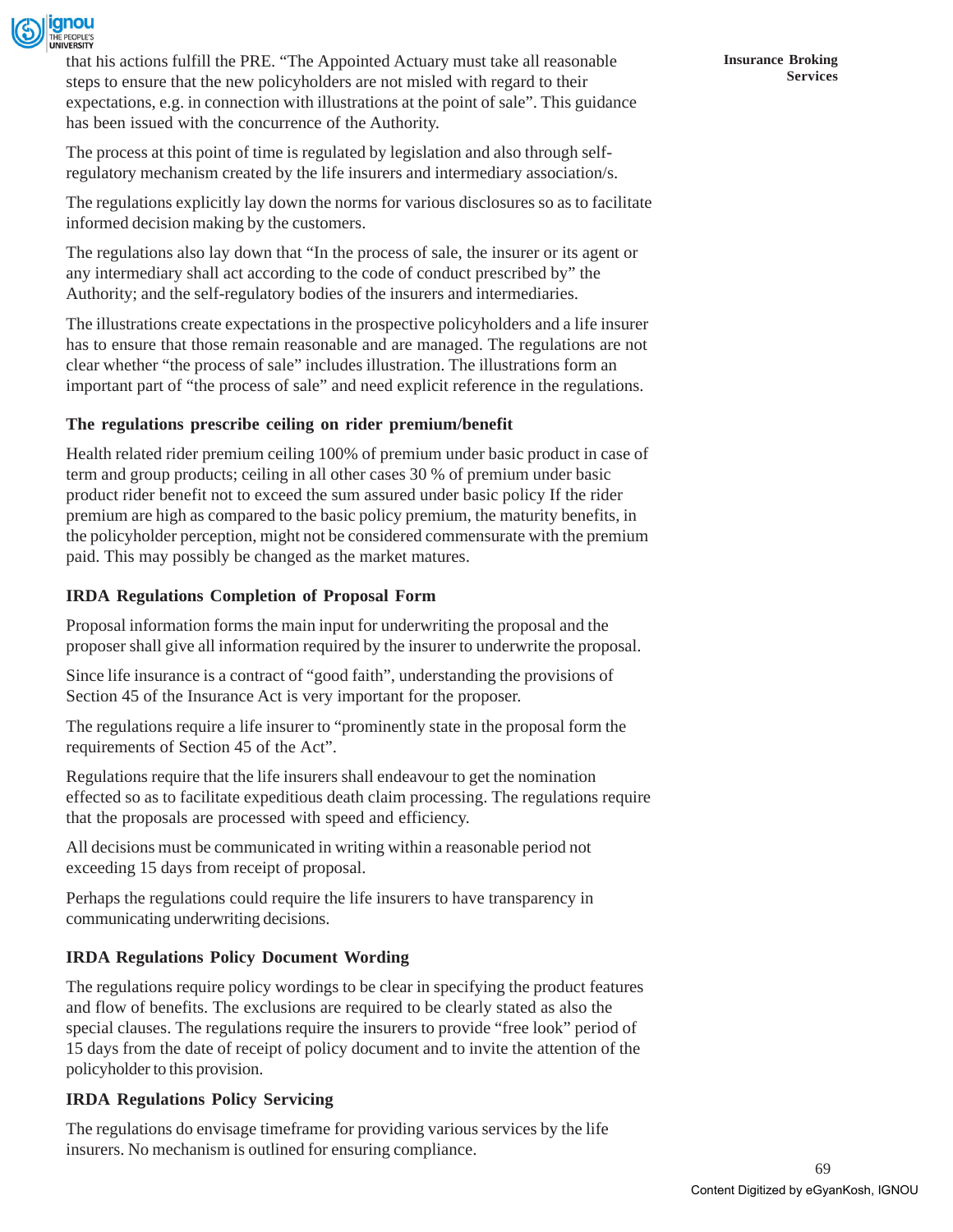#### **Insurance Services IRDA Regulations Claim Settlement**

The regulations require that the policy document "shall state the primary documents which are normally required to be submitted by a claimant". The regulations also lay down timeframe for various claims activities. As in policy servicing, no mechanism is envisaged for monitoring compliance. The period of six months, from the time of lodging claim, allowed for claims investigation is long.

#### **IRDA Regulations Grievances Redressal**

The regulations require that "Every insurer shall have in place procedures and effective mechanism to address the complaints and grievances of policyholders". The information about this machinery and about the Insurance Ombudsman shall be communicated to the policyholders along with the policy document. The regulations may require an insurer to associate a person of eminence from public life to provide transparency to the grievance redressal process.

#### **IRDA Regulation of Investments**

The Insurance Regulatory and Development Authority has amended the investment regulations for insurers in consultation with the Insurance Advisory Committee. The regulations among others make it mandatory for all investment in assets/instruments, to be rated by an independent, reputed and recognised Indian or foreign rating agency.

1) Life Business In terms of explanation in Section 27A of the Act, the Authority has determined that assets relating to Pension business, Annuity business and Linked Life Insurance business shall not form part of the Controlled Fund for the purpose of that section.

Without prejudice to Section 27 or Section 27A of the Act, every insurer carrying on the business of life insurance shall invest and at all times keep invested his controlled fund (other than funds relating to pension and general annuity business and unit linked life insurance business) in the following manner:

|                    | <b>Type of Investment</b>                                                                                                                                                                                                                                                                                                                                                                                                                                                    | <b>Percentage</b>  |
|--------------------|------------------------------------------------------------------------------------------------------------------------------------------------------------------------------------------------------------------------------------------------------------------------------------------------------------------------------------------------------------------------------------------------------------------------------------------------------------------------------|--------------------|
| $\ddot{1}$         | <b>Government Securities</b>                                                                                                                                                                                                                                                                                                                                                                                                                                                 | 25%                |
| $\ddot{u}$ )       | Government Securities or other<br>approved Securities (including (i) above)                                                                                                                                                                                                                                                                                                                                                                                                  | Not less than 50%  |
| $\overline{111}$ ) | Approved Investments as specified in                                                                                                                                                                                                                                                                                                                                                                                                                                         |                    |
|                    | <b>Schedule I</b>                                                                                                                                                                                                                                                                                                                                                                                                                                                            |                    |
| a)                 | Infrastucture and Social Sector<br>Explanation for the purpose of this<br>requirement, Infrastructure and Social Sector<br>shall have the meaning as given in regulation<br>2(h) of Insurance Regulatory and Development<br>Authority (Registration of India Insurance<br>Companies) Regulations, 2000 and as defined<br>in the Insurance Regulatory and Development<br>Authority (Obligations of Insurers to Rural<br>and Social Sector) Regulations, 2000<br>respectivety. | No less than $15%$ |
| b)                 | Others to be governed by Exposure<br>Others to be governed by Exposure norms<br>as specified in regulation 5. Investment in<br>"other than approved investments" can in no<br>case exceed 15% of the fund                                                                                                                                                                                                                                                                    | Not exceeding 35%  |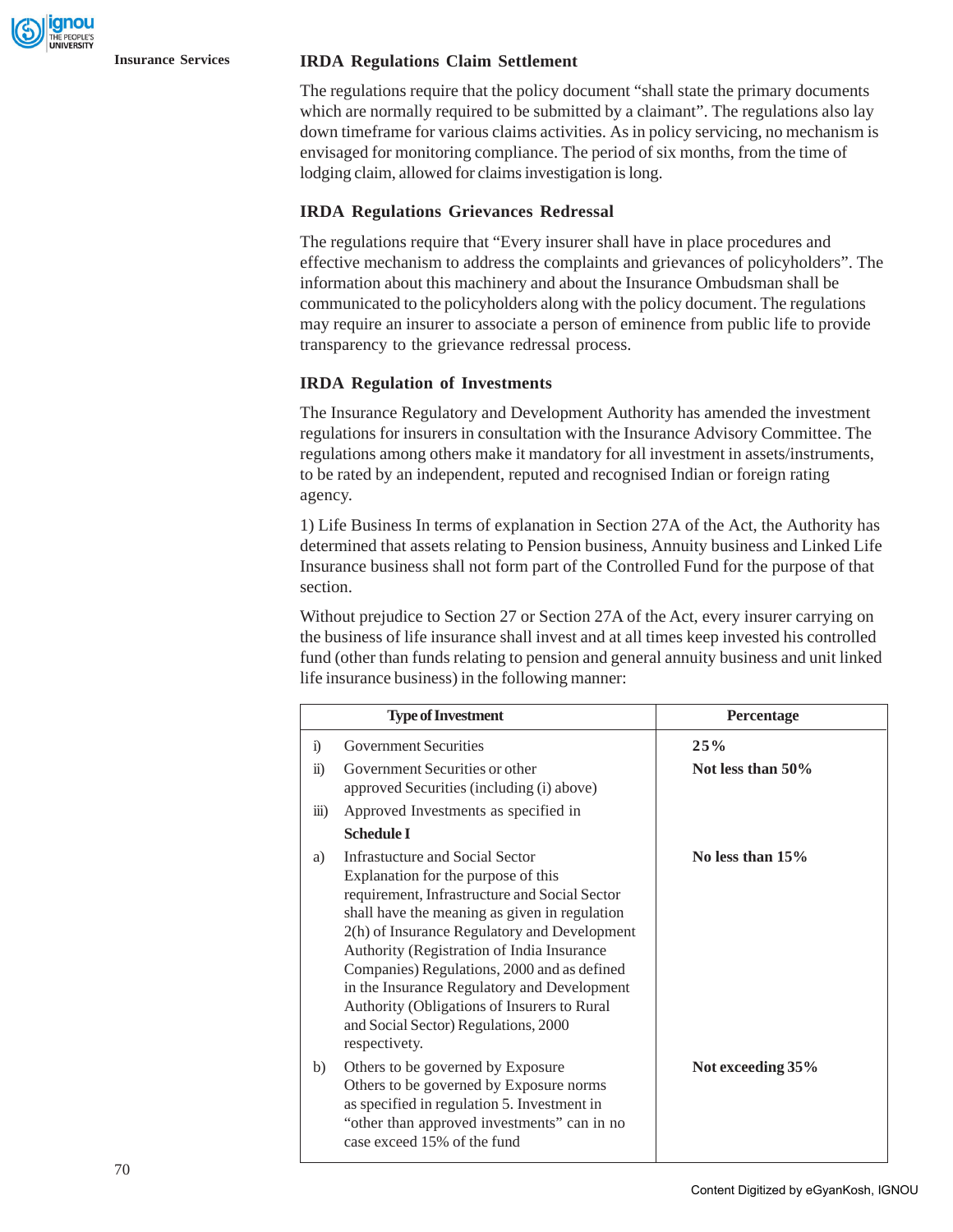

2) 'Unit Linked Life Insurance Business'. Every insurer shall invest and at all times keep invested, his segregated fund of unit linked life insurance business as per pattern of investment offered to and approved by the policy holders. Unit Linked policies may only be offered where the units are linked to categories of assets which are both marketable and easily realizable. However, the total investment in other than approved category of investments shall at no time exceed 25% of the fund.

3) Regulation of Investments General Business

3(1) General Business: Without prejudice to Section 27 or Section 27B of the Act, every insurer carrying on the business of general insurance shall invest and at all times keep invested his total assets in the manner set out below:

| S.No.                | <b>Type of Investment</b>                                                                                                                                                                                                                                                                                                                                                                                                                                                                                                 | Percentage        |
|----------------------|---------------------------------------------------------------------------------------------------------------------------------------------------------------------------------------------------------------------------------------------------------------------------------------------------------------------------------------------------------------------------------------------------------------------------------------------------------------------------------------------------------------------------|-------------------|
| $\ddot{1}$           | Central Government Securities being not less than                                                                                                                                                                                                                                                                                                                                                                                                                                                                         | 20%               |
| $\ddot{\textbf{i}}$  | State Government securities and other Guaranteed<br>Securities including (i) above being not less than                                                                                                                                                                                                                                                                                                                                                                                                                    | 30%               |
| $\dddot{\mathbf{i}}$ | Housing and Loans to State Government for Housing<br>and Fire Fighting equipment, being not less than,<br>(Subscription to/purchase of Bonds/debentures<br>issued by HUDCO, National Housing Bank or House<br>building institutions duly accredited by National<br>Housing Banks, for house building activities, duly<br>guaranteed by Government or carrying current rating<br>of not less than 'AA' by independent, reputed and<br>recognised rating agencies would also qualify for<br>compliance of this regulation.) | 5%                |
| iv)                  | Investments in Approved Investments as specified<br>in Schedule II                                                                                                                                                                                                                                                                                                                                                                                                                                                        |                   |
|                      | Infrastructure and Social Sector<br>a)                                                                                                                                                                                                                                                                                                                                                                                                                                                                                    | Not less than 10% |
|                      | b)<br>Others to be governed by Exposure<br>Norms specified in regulation 5 so<br>however that investment in "other than<br>approved investments" can in no case<br>exceed 25% of the assets.                                                                                                                                                                                                                                                                                                                              | Not exceeding 55% |

### **Explanation**

For the purpose of this requirement, Infrastructure and Social Sector shall have the meaning as given in regulation 2(h) of Insurance Regulatory and Development Authority (Registration of Indian Insurance Companies) Regulations, 2000 and as defined in the Insurance Regulatory and Development Authority (Obligations of Insurers to Rural and Social Sector) Regulations, 2000 respectively.

# **22.10 SUMMARY**

Most of us even today conceive the idea that insurance is sold only by insurance agents but its not so, insurance brokers are also there in this business. Insurance agent is a legal representative of the insurance company who solicits or induces the person to apply for insurance and the insurance becomes effective on the acceptance of the application by the insurance company. Insurance broker is a legal representative of the insured. Insurance brokers are a set of intermediaries who can solicit and procure insurance business of life insurance, general insurance or both. Their work starts from recommending of the risk plan and continues till the settlement of the claim.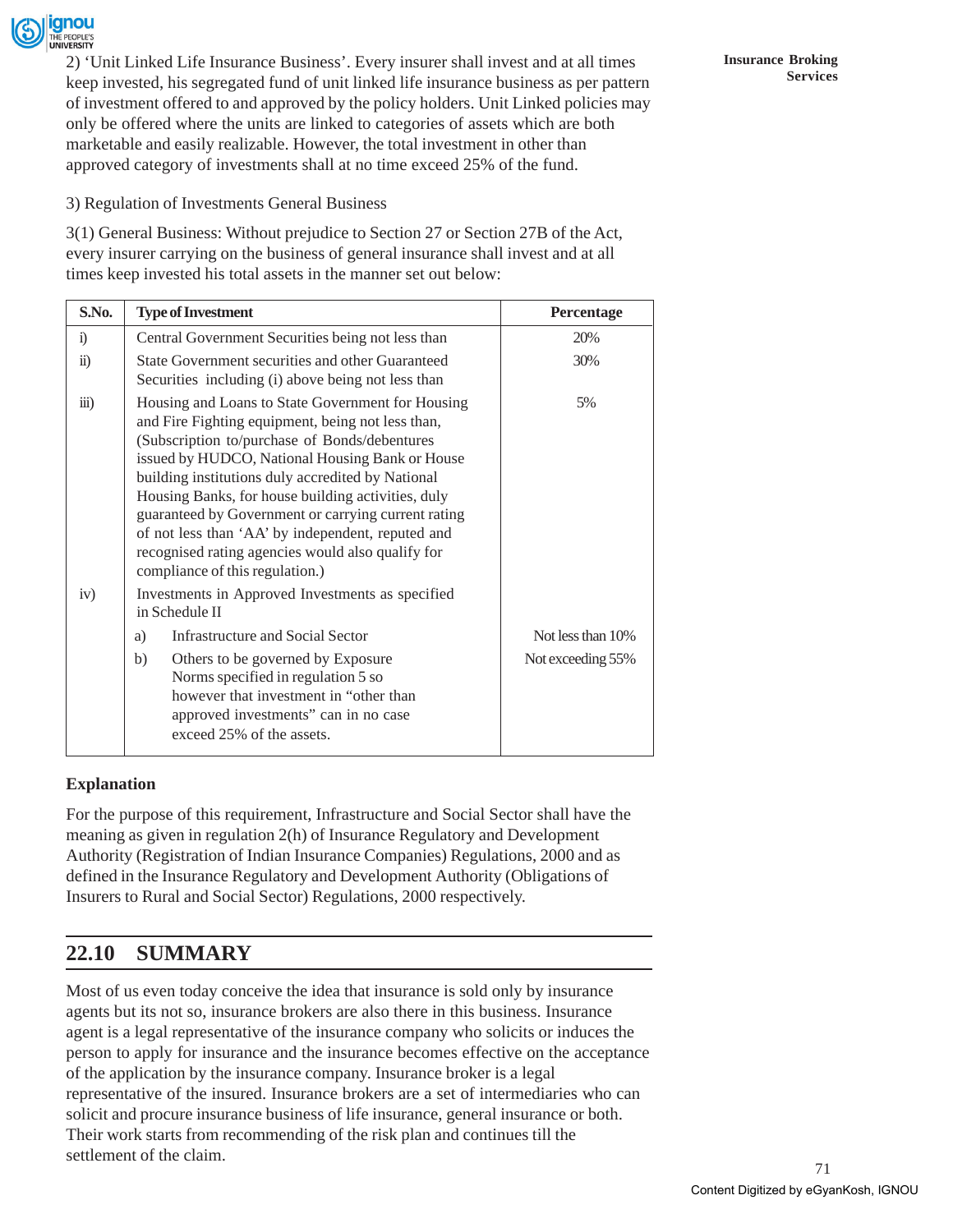gnou

**Insurance Services** In this unit we have also explained the functions of different types of brokers, and also the insurance market dynamics. The role played by the insurance broker are varied such as finding the best combination of prices and conditions for the particular circumstances of the client, keeping in touch with the client to ensure that the insurances he has bought are adequate to cover all his risks, keeping track of the developments in his client's life etc. The code of conduct which serves as a guide to insurance brokers and other persons concerned with their conduct has also been dealt with. We have also discussed the Regulations laid down by the Insurance Regulatory and Development Authority for protecting the interests of the policyholders.

# **22.11 SELF ASSESSMENT QUESTIONS**

- 1) What do you mean by an insurance broker? Discuss the role of insurance brokers.
- 2) Explain about the different types of brokers and the functions carried out by each of them.
- 3) Describe the code of conduct which the insurance brokers have to abide by.
- 4) Discuss in detail the regulations given by IRDA for protection of the interests of policyholders.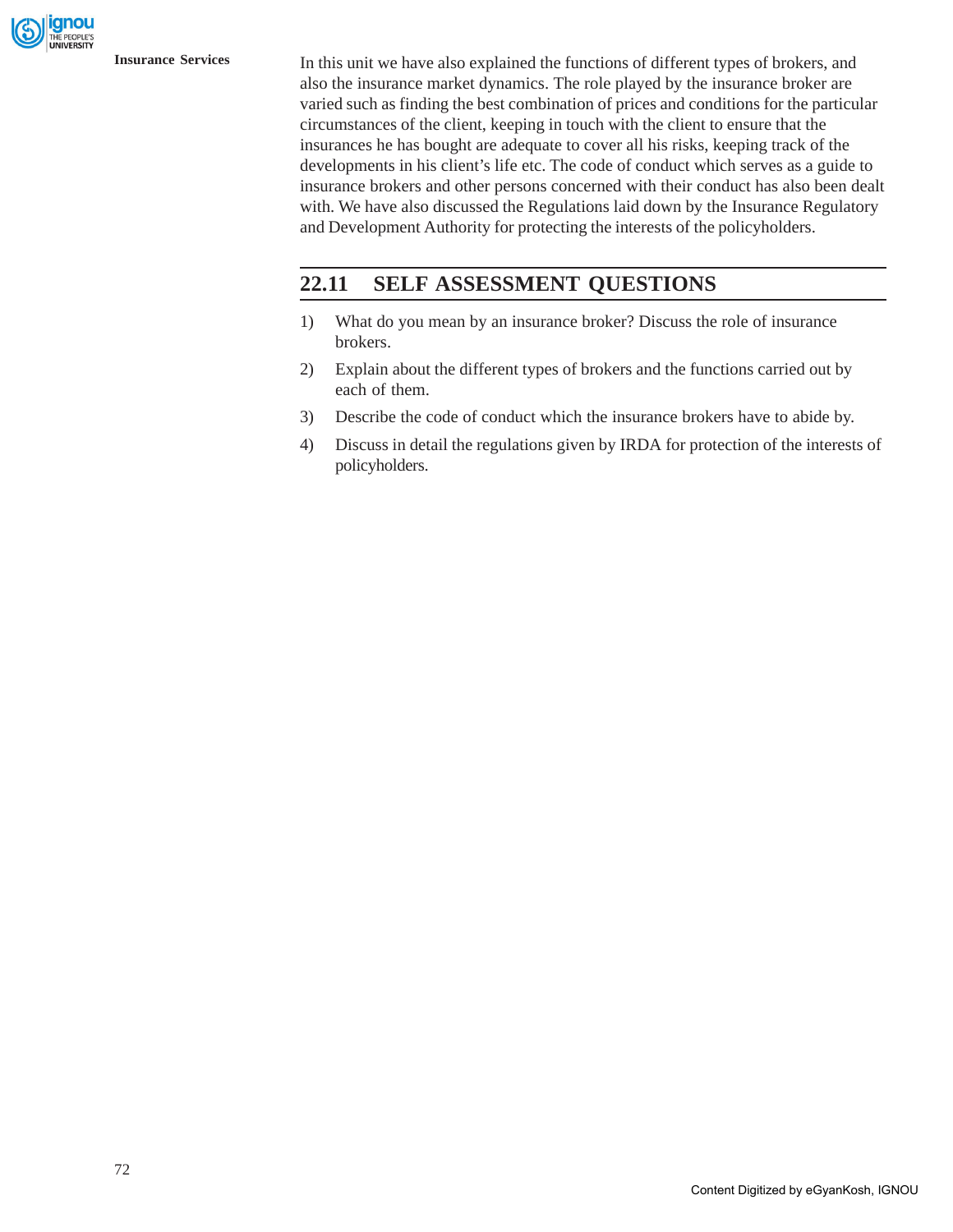

*Annexure*

# **INSURANCE REGULATORY AND DEVELOPMENT AUTHORITY**

### **NOTIFICATION**

### New Delhi, the 16<sup>th</sup> October, 2002

# **INSURANCE REGULATORY AND DEVELOPMENT AUTHORITY (INSURANCE BROKERS) REGULATIONS, 2002**

F. No, IRDA/Reg/10/2002 — In exercise of the powers conferred by section 114A of the Insurance Act, 1938 (4 of 1938) read with sections 14 and 26 of the Insurance Regulatory and Development Authority Act, 1999 (41 of 1999) the Authority in consultation with the Insurance Advisory Committee, hereby makes the following regulations, namely:

- 1) **Short title and commencement** (1) These regulations may be called the Insurance Regulatory and Development Authority (Insurance Brokers) Regulations, 2002.
- 2) They shall come into force on the date of their publication in the Official Gazette.

**Definitions** — (1) Unless the context otherwise requires, **—**

- (a) "Act" means the Insurance Act, 1938 (4 of 1938);
- (b) "Advisory Committee" means the Advisory Committee constituted under section 25 of the Insurance Regulatory and Development Authority Act (41 of 1999);
- (c) "Authority" means the Insurance Regulatory and Development Authority established under sub-section (1) of section 3 of Insurance Regulatory and Development Authority Act, 1999 (41 of 1999);
- (d) "composite broker" means an insurance broker who for the time-being licensed by the Authority to act as such, for a remuneration, arranges insurance for his clients with insurance companies and/or reinsurance for his client/s;
- (e) "direct broker" means an insurance broker who for the time-being licensed by the Authority to act as such, for a remuneration carries out the functions as specified under regulation 3 either in the field of life insurance or general insurance or both on behalf of his clients;
- (f) "enquiry officer" means an officer of the Authority, or any other person having experience in insurance business, who is appointed by the Authority under regulation 37, to hold an enquiry against an insurance broker;
- (g) "form" means the forms specified under these regulations;
- (h) "inspecting authority" means one or more of its officers appointed by the Authority to discharge the functions stated in regulation 29;
- (i) "insurance broker" means a person for the time-being licensed by the Authority under regulation 11, who for a remuneration arranges insurance contracts with insurance companies and/ or reinsurance companies on behalf of his clients.

*Explanation: The term "insurance broker" wherever it appears in these regulations shall be deemed to mean a direct broker, a*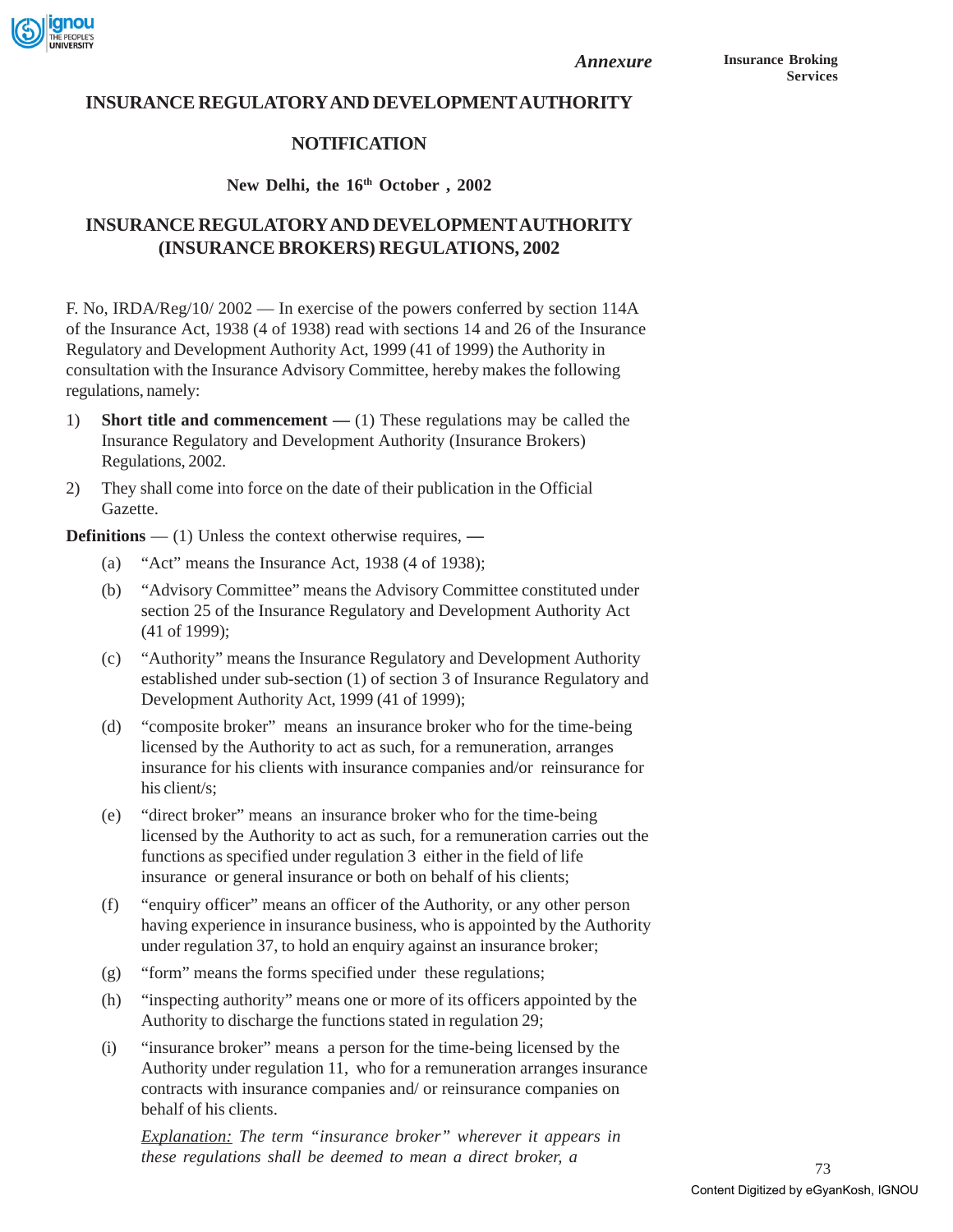anou

**Insurance Services** *reinsurance broker or a composite broker, as the case may be, unless expressly stated to the contrary;*

- (j) "person" means-
	- (i) an individual; or
	- (ii) a firm; or
	- (iii) a company formed under the Companies Act, 1956 (1 of 1956); or
	- (iv) a co-operative society registered under the Co-operative Societies Act, 1912 or under any law for the registration of co-operative  $\Lambda$ societies; or
	- (v) any other person recognized by the Authority to act as an insurance broker;
- (k) "principal officer" means (i) proprietor, in the case of a proprietary concern; or (ii) a partner, in the case of a partnership firm; or (iii) a director, who is responsible for the activities of the insurance broking in the case of a body corporate; (iv) or the chief executive officer appointed exclusively to carryout the functions of an insurance broker;
- (l) "regulations" means Insurance Regulatory and Development Authority (Insurance Brokers) Regulations, 2002;
- (m) "reinsurance broker" means an insurance broker who, for a remuneration, arranges reinsurance for direct insurers with insurance and reinsurance companies.
- (2) Words and expressions used and not defined in these regulations but defined in the Insurance Act, 1938 (4 of 1938), or the Life Insurance Corporation Act, 1956 (31 of 1956) or the General Insurance Business (Nationalisation) Act, 1972 (57 of 1972), or Insurance Regulatory and Development Authority Act, 1999 (41 of 1999) shall have the meanings respectively assigned to them in those Acts or the rules and regulations made thereunder, as the case may be.
- 3) **Functions of a direct broker** The functions of a direct broker shall include any one or more of the following:
	- (a) obtaining detailed information of the client's business and risk management philosophy;
	- (b) familiarising himself with the client's business and underwriting information so that this can be explained to an insurer and others;
	- (c) rendering advice on appropriate insurance cover and terms;
	- (d) maintaining detailed knowledge of available insurance markets, as may be applicable;
	- ` (e) submitting quotation received from insurer/s for consideration of a client;
	- (f) providing requisite underwriting information as required by an insurer in assessing the risk to decide pricing terms and conditions for cover;
	- (g) acting promptly on instructions from a client and providing him written acknowledgements and progress reports;
	- (h) assisting clients in paying premium under section 64VB of Insurance Act, 1938 (4 of 1938);
	- (i) providing services related to insurance consultancy and risk management;
	- (j) assisting in the negotiation of the claims; and
	- (k) maintaining proper records of claims;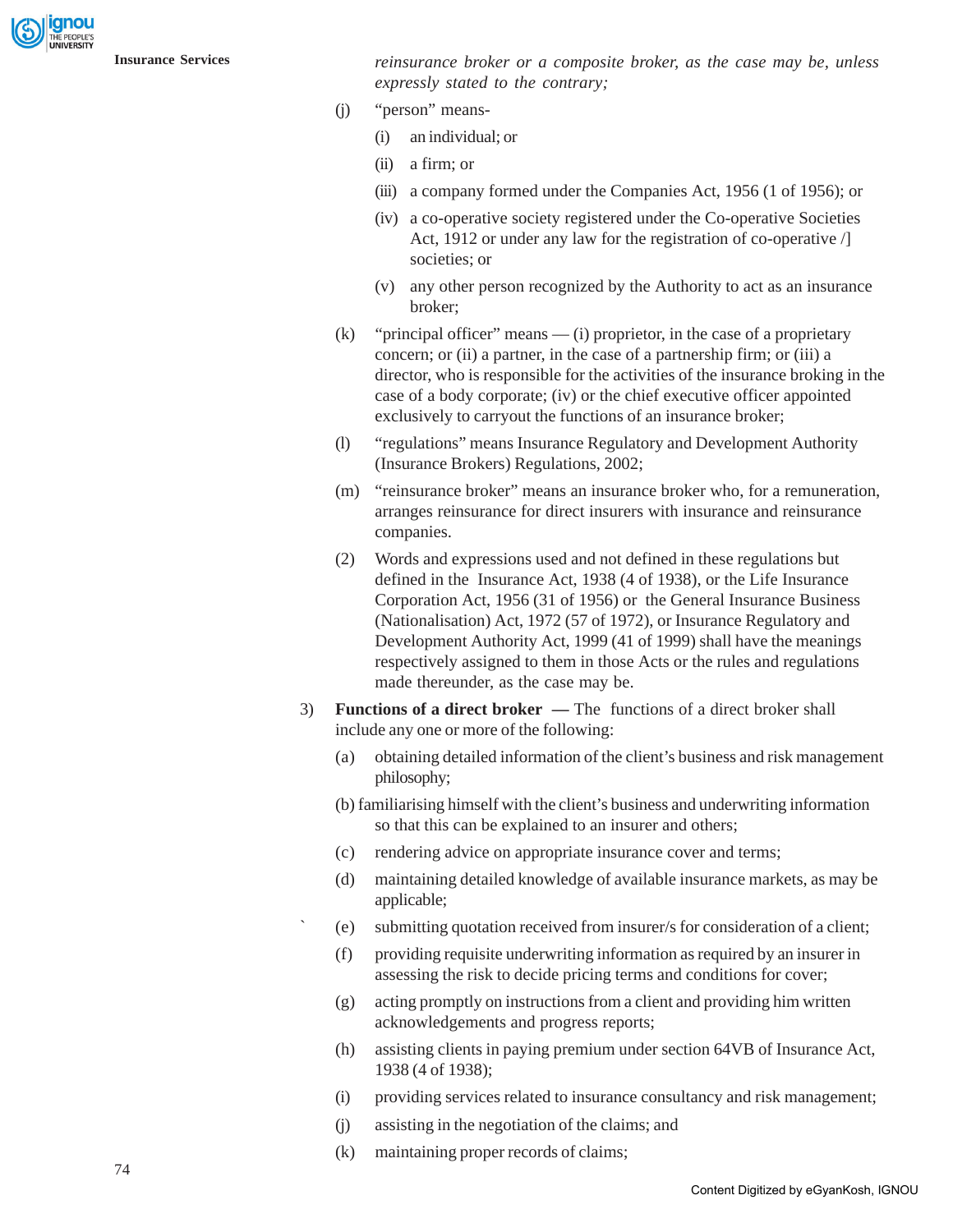

- (a) familiarising himself with the client's business and risk retention philosophy;
- (b) maintaining clear records of the insurer's business to assist the reinsurer(s) or others;
- (c) rendering advice based on technical data on the reinsurance covers available in the international insurance and the reinsurance markets;
- (d) maintaining a database of available reinsurance markets, including solvency ratings of individual reinsurers;
- (e) rendering consultancy and risk management services for reinsurance;
- (f) selecting and recommending a reinsurer or a group of reinsurers;
- (g) negotiating with a reinsurer on the client's behalf;
- (h) assisting in case of commutation of reinsurance contracts placed with them;
- (i) acting promptly on instructions from a client and providing it written acknowledgements and progress reports;
- (j) collecting and remitting premiums and claims within such time as agreed upon;
- (k) assisting in the negotiation and settlement of claims;
- (l) maintaining proper records of claims; and
- (m) exercising due care and diligence at the time of selection of reinsurers and international insurance brokers having regard to their respective security rating and establishing respective responsibilities at the time of engaging their services.
- 5) **Functions of composite broker** A composite broker shall carry out any one or more of the functions mentioned in regulations 3 and 4.
- 6) **Application for grant of licence** (1)An application by a person for grant of a licence as an insurance broker shall be made in Form A to the Authority.
	- (2) The application under sub-regulation (1) shall be made for any one or more of the following categories, namely :
		- (a) direct broker;
		- (b) reinsurance broker;
		- (c) composite broker;

alongwith the requisite fees as specified in regulation 18.

7) **Application to conform to the requirements —** An application, not complete in all respects and not conforming to the instructions specified in the Form A and these regulations, shall be rejected.

Provided that, before rejecting any such application, the applicant shall be given a reasonable opportunity to complete the application in all respects and rectify the errors, if any.

- 8) **Furnishing of information, clarification and personal representation —**
	- (1) The Authority may require an applicant to furnish any further information or clarification for the purpose of disposal of the application, and, thereafter, in regard to any other matter as may be deemed necessary by the Authority.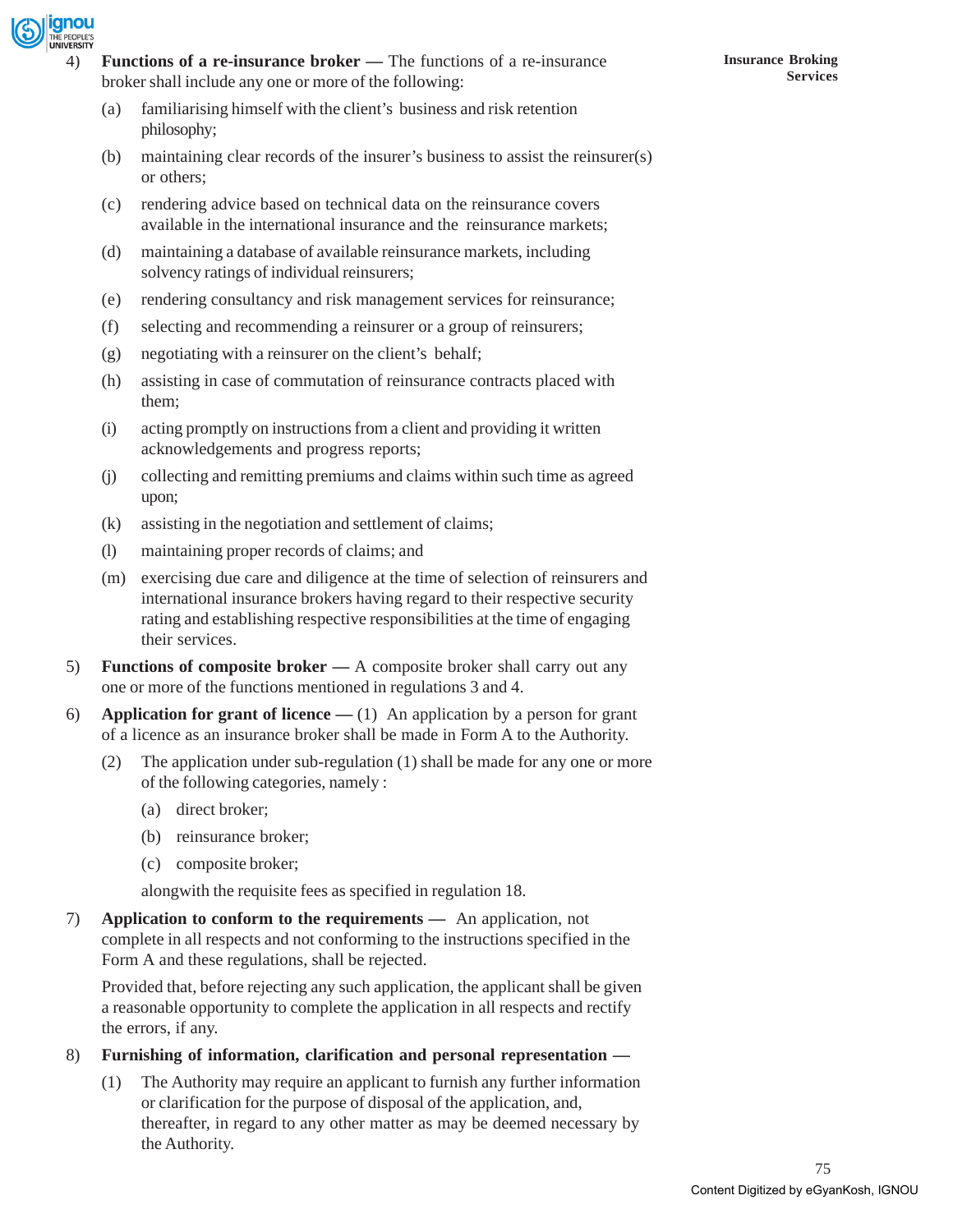gnou

**Insurance Services** (2) The applicant or its principal officer shall, if so required, appear before the Authority for a personal representation in connection with an application.

#### 9) **Consideration of application—**

- (1) The Authority while considering an application for grant of a licence shall take into account, all matters relevant to the carrying out of the functions by the insurance broker.
- (2) Without prejudice to the above, the Authority in particular, shall take into account the following, namely:-
	- (A) whether the applicant is not suffering from any of the disqualifications specified under sub-section (5) of section 42 D of the Act;
	- (B) whether the applicant has the necessary infrastructure, such as, adequate office space, equipment and trained manpower to effectively discharge his activities;
	- (C) whether the applicant has in his employment a minimum of two persons who have the necessary qualifications specified in clause (F) below and experience to conduct the business of insurance broker;
	- (D) whether any person, directly or indirectly connected with the applicant, has been refused in the past the grant of a licence by the Authority.

Explanation : For the purposes of this sub-clause, the expression "directly or indirectly connected" means a relative in the case of an individual, and in the case of a firm or a company or a body corporate, an associate, a subsidiary, an interconnected undertaking or a group company of the applicant . It is hereby clarified that these terms shall have the same meanings as ascribed to them in the Companies Act, 1956 (1 of 1956) or MRTP Act, 1969 (54 of 1969), as the case may be.

- (E ) whether the applicant fulfils the capital requirements as specified in regulation 10 and deposit requirements as specified in regulation 22;
- (F) whether the principal officer of the applicant
	- (i) possesses the minimum qualification of :
		- (a) Bachelors/ Masters degree in Arts, Science, or Social Sciences or Commerce or its equivalent from any institution/ university recognized by any State Government or the Central Government; or
		- (b) Bachelor's degree in engineering or its equivalent from any institution/ university recognized by any State government or the Central government; or
		- (c) Bachelor's degree in law or its equivalent from any institution/ University recognized by any State Government or the Central Government; or
		- (d) Masters in Business Administration or its equivalent from any institution/ university recognized by any State Government or the Central Government; or
		- (e) Associate/ Fellow of the Insurance Institute of India, Mumbai; or
		- (f) Associate/ Fellow of the Institute of Risk Management, Mumbai; or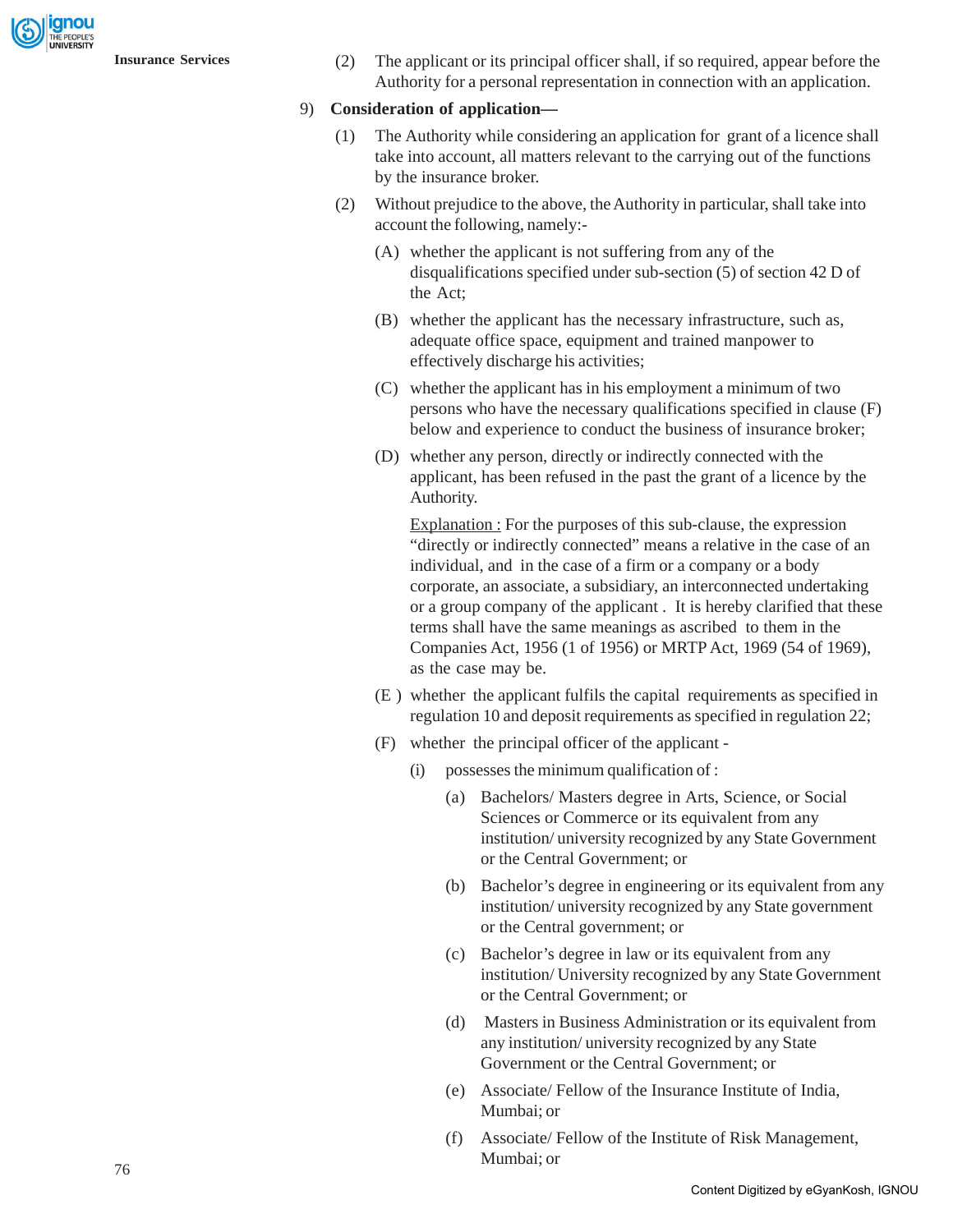

(g) any post graduate qualification of the Institute of Insurance and Risk Management, Hyderabad; or

- (h) Associate/ Fellow of the Institute of Chartered Accountants of India , New Delhi; or
- (i) Associate/ Fellow of the Institute of Cost and Works Accountants of India, Kolkata; or
- (j) Associate/ Fellow of the Institute of Company Secretaries of India, New Delhi; or
- (k) Associate/ Fellow of the Actuarial Society of India; or
- (l) Certified Associateship of the Indian Institute of Bankers, Mumbai; or
- (m) any other qualification specified from time to time by the Authority under these regulations; and
- (ii) the principal officer of the applicant has received at least one hundred hours of theoretical and practical training from an institution recognised by the Authority from time to time.

Provided that where the principal officer of the applicant :

- (a) has been carrying on reinsurance related activity or insurance consultancy for a continuous period of seven years, preceding the year in which such an application is made; or
- (b) has for a period of, not less than seven years prior to the application made to the Authority has been a principal underwriter or has held the position of a Manager in any one of the nationalised insurance companies in India; or
- (c) is an Associate/ Fellow of the Insurance Institute of India, Mumbai; or Associate/ Fellow of the Institute of Risk Management, Mumbai; or Associate/ Fellow of the Actuarial Society of India; or any post graduate qualification of the Institute of Insurance and Risk Management, Hyderabad; the theoretical and practical training from an institution recognised by the Authority from time to time according to a syllabus approved by the Authority shall be fifty hours.
- (iii) has passed an examination, at the end of the period of training mentioned in the proviso above, conducted by the National Insurance Academy, Pune or any other examining body recognised by the Authority.
	- (G) Whether the principal officer has not violated the code of conduct as specified in Schedule III to these regulations;
	- (H) that the applicant is not engaged in any other business other than the main objects of the applicant; and
	- (I) the Authority is of the opinion that the grant of licence will be in the interest of policyholders.

*Exception:* In the case of applications made to the Authority immediately following the notification of these regulations, the requirements under subregulation (2)(C) shall stand modified to the extent that instead of two qualified persons mentioned in the requirement be scaled down to one person, who should have qualified himself at the latest by the time of the grant of a licence under these regulations. This exception may be available only to applications made to the authority upto 31<sup>st</sup> March, 2003.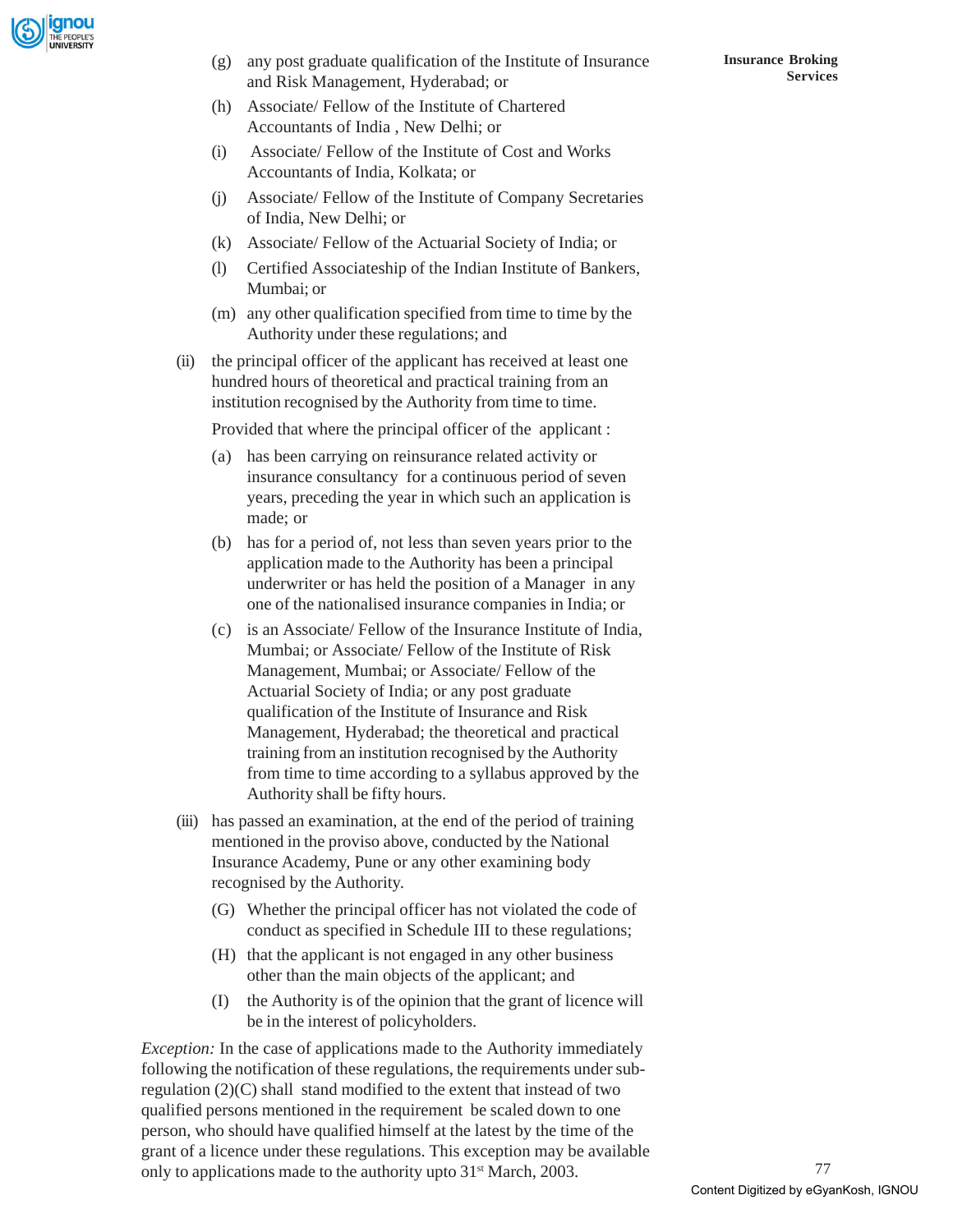gnou

**Insurance Services** (3) Any employee responsible for soliciting and procuring insurance business on behalf on an insurance broker shall also have to fulfill the requirements mentioned in sub-regulations (1) and (2) above and a list of such employees need to be provided to the Authority and acknowledged by it.

#### 10) **Requirements of Capital—**

- (1) Any applicant seeking to become an insurance broker under these regulations should satisfy the following conditions:
	- (i) it shall have a minimum amount of capital as mentioned below:

#### Category Minimum amount (Rupees)

- (a) Direct broker
- (b) Reinsurance broker
- (c) Composite broker fifty lakhs two hundred lakhs two hundred and fifty lakhs
- (ii) the capital in the case of a company limited by shares and a cooperative society shall be in the form of equity shares ;
- (iii) the capital in the case of other applicants shall be brought in cash;
- (iv) the applicant shall exclusively carry on the business of an insurance broker as licensed under these regulations.
- (2) No part of the capital of an applicant shall be held by a non-Indian interest beyond 26% at any time. For the purposes of these regulations, the calculations of non-Indian interest shall be made in the same manner as specified in Insurance Regulatory And Development Authority (Registration of Indian Insurance Companies) Regulations, 2000 for an insurer.
- 11) **Procedure for licensing** The Authority on being satisfied that the applicant fulfills all the conditions specified for the grant of licence, shall grant a licence in Form B and send an intimation thereof to the applicant mentioning the category for which the Authority has granted the licence. The licence shall be issued subject to the insurance broker adhering to the conditions and the code of conduct as specified by the Authority from time to time.
- 12) **Validity of licence** A licence once issued shall be valid for a period of three years from the date of its issue, unless the same is suspended or cancelled pursuant to these regulations.

### 13) **Renewal of licence —**

(1) An insurance broker may, within thirty days before the expiry of the licence, make an application in Form A to the Authority for renewal of licence.

Provided however that if the application reaches the Authority later than that period but before the actual expiry of the current licence, an additional fee of rupees one hundred only shall be payable by the applicant to the Authority.

Provided further that the Authority may for sufficient reasons offered in writing by the applicant for a delay not covered by the previous proviso, accept an application for renewal after the date of the expiry of the licence on a payment of an additional fee of seven hundred and fifty rupees only by the applicant.

(2) An insurance broker before seeking a renewal of licence, shall have completed, atleast twenty five hours of theoretical and practical training, imparted by an institution recognized by the Authority from time to time.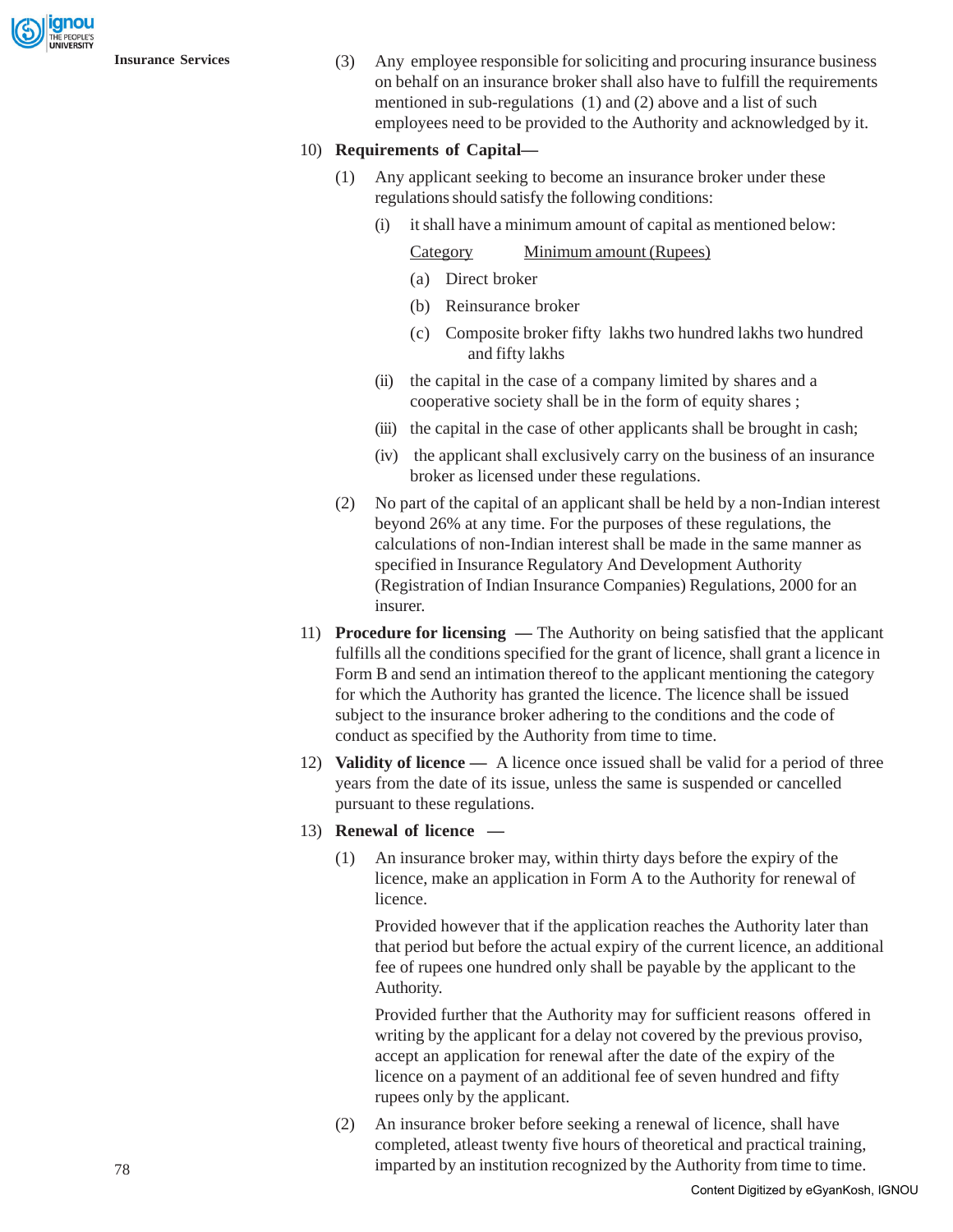

- (3) The application for a renewal, under sub-regulation (1) shall be dealt with in the same manner as is specified under regulation 9.
- (4) The Authority, on being satisfied that the applicant fulfills all the conditions specified for a renewal of the licence, shall renew the licence in Form B for a period of three years and send an intimation to that effect to the applicant.
- (5) An insurance broker licensed under these regulations for a specified category may also apply for the grant of a licence by the Authority for any other category by fulfilling the requirements of these regulations. However, such application shall be made only after a lapse of one year from the grant of a licence in the first instance.

### 14) **Procedure where a licence is not granted —**

(1) Where an application for grant of a licence under regulation 6 or of a renewal thereof under regulation 13, does not satisfy the conditions set out in regulation 9, the Authority may refuse to grant the licence.

Provided that no application shall be rejected unless the applicant has been given a reasonable opportunity of being heard.

- (2) The refusal to grant a licence shall be communicated by the Authority within thirty days of such refusal to the applicant stating therein the grounds on which the application has been rejected.
- (3) Any applicant, if aggrieved by the decision of the Authority, may apply within a period of thirty days from the date of receipt of such intimation, to the Chairman of the Authority for a reconsideration of its decision.
- (4) The Chairman of the Authority shall consider such an application and communicate his decision thereon to the applicant in writing within six weeks of the receipt thereof.
- 15) **Effect of refusal to grant licence** Any applicant, whose application for grant of a licence under regulation 6 or of a renewal thereof under regulation 13 has been refused by the Authority, shall, on and from the date of the receipt of the communication under regulation 13(2) cease to act as an insurance broker. He, however, shall continue to be liable to provide services in respect of contracts already entered into through him. Such a service shall continue only upto the period of expiry of those current contracts, details of which shall be disclosed to the Authority on receipt of the communication under regulation 13.

#### 16) **Issue of a duplicate licence —**

- (1) In the event of a licence being lost or destroyed or mutilated, an insurance broker shall submit to the Authority an application alongwith a fee of rupees one thousand requesting for the issue of a duplicate licence and with a declaration giving full details regarding the issue of the licence and its loss or destruction or mutilation.
- (2) The Authority, after satisfying itself that the original licence has been lost, destroyed or mutilated, shall issue a duplicate licence in Form B with an endorsement thereon that it is a duplicate one.
- 17) Action against a person acting as an insurance broker without a valid licence—
	- (1) Notwithstanding and without prejudice to initiation of any criminal proceedings against any person, who acts as an insurance broker without holding a valid licence issued under these regulations, the Authority may invoke against such a person penal action under the Act.
	- (2) Where the person falling under sub-regulation (1), is a company or firm or body corporate, without prejudice to any other proceedings which may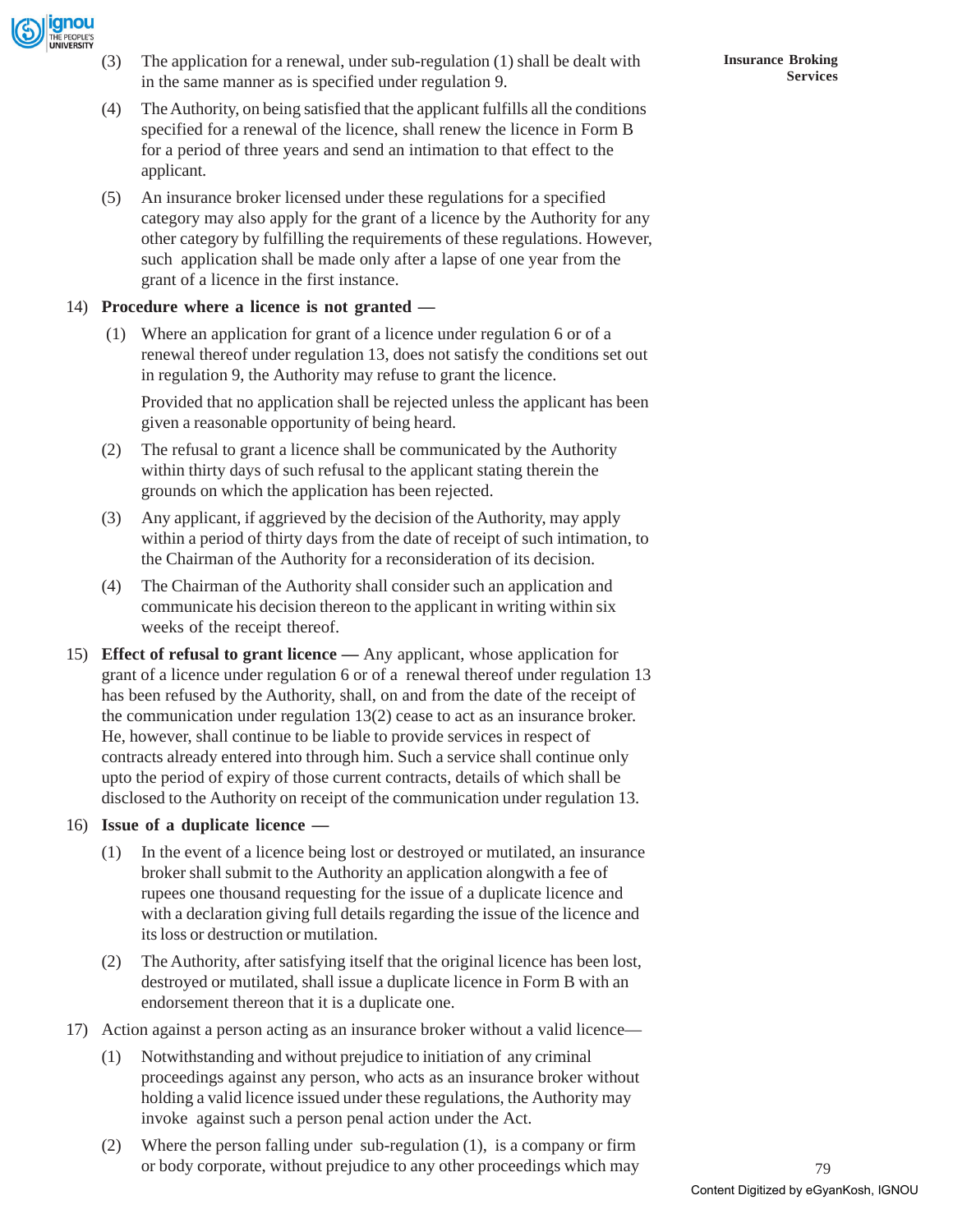

**Insurance Services** be taken by the Authority against the company or firm or body corporate, every director, manager, secretary or other officer of the company or body corporate, and every partner of the firm, who is knowingly a party to such a contravention shall also be liable to be proceeded against.

### 18) **Payment of fees and the consequences of failure to pay fees —**

- (1) Every applicant eligible for the grant of a licence shall pay such fees in such a manner and within such a period as specified in Schedule II.
- (2) Where an insurance broker fails to pay the annual fees payable under subregulation (1), the Authority may suspend the licence, whereupon the insurance broker shall cease to carry on business for the period during which the suspension subsists.
- 19) **Remuneration** (1) No insurance broker shall be paid or contract to be paid by way of remuneration (including royalty or licence fees or administration charges or such other compensation), an amount exceeding:
	- (A) on direct general insurance business -
	- (i) on tariff products:
		- a. 10 per cent of the premium on that part of the business which is compulsory under any statute or any law in force;
		- b. 12½ per cent of the premium on others.
	- (ii) on non- tariff products:

17½ per cent of the premium on direct business.

- (B) on direct life insurance business
	- (i) individual insurance
- (a) 30 per cent of first year's premium
- (b) 5 per cent of each renewal premium
	- (ii) annuity
- (a) immediate annuity or a deferred annuity in consideration of a single premium, or where only one premium is payable on the policy:
- 2 per cent of premium
- (b) deferred annuity in consideration of more than one premium:
	- (i) 7½ per cent of first year's premium
	- (ii) 2 per cent of each renewal premium
	- (iii) group insurance and pension schemes:
- (a) one year renewable group term insurance, gratuity, superannuation, group savings linked insurance —
- 7½ per cent of risk premium
- Note: Under group insurance schemes there will be no remuneration for the savings component.
- (b) single premium -

2 per cent of risk premium

(c) annual contributions, at new business procurement stage -

5 per cent of non risk premium with a ceiling of Rupees three lakhs per scheme.

(d) single premium new business procurement stage -

0.5 per cent with a ceiling of Rupees five lakhs per scheme.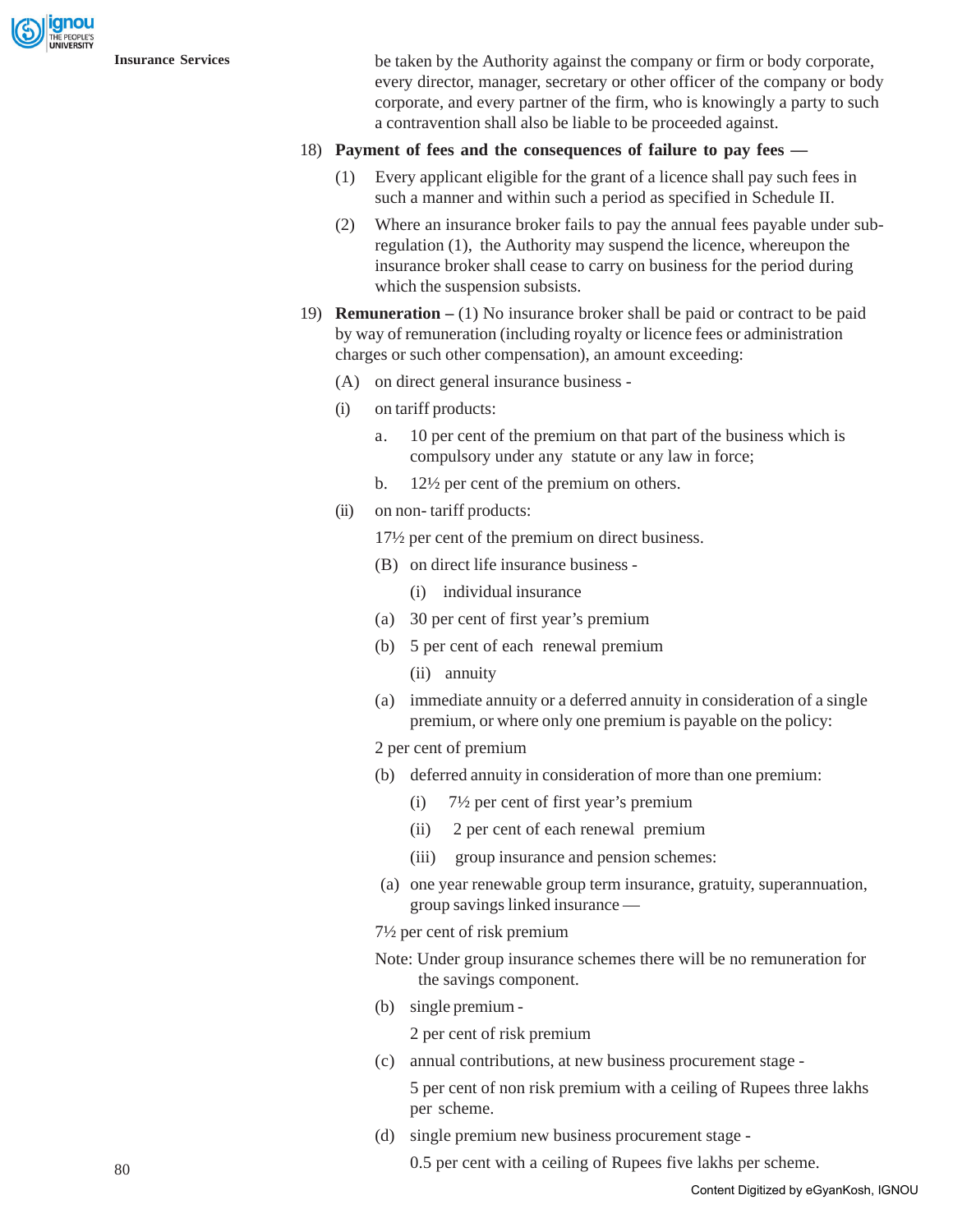

- (e) remuneration for subsequent servicing
	- (i) one year renewable group term assurance -

2 percent of risk premium with a ceiling of rupees 50, 000/- per scheme.

- (C) on reinsurance business-
- (i) as per market practices prevalent from time to time.

Explanation: For purposes of the procurement of business, an insurer shall not pay an agency commission, allow a special discount, and pay a remuneration to brokers for the same insurance contract.

(2) The settlement of accounts by insurers in respect of remuneration of brokers shall be done on a monthly basis and it must be ensured that there is no cross settlement of outstanding balances.

#### 20) **Ceiling on business from single client –**

(1) The business of the insurance broker shall be carried in such a manner that, not more than 50 percent of the premium (quantum, receipts, etc. as the case may be) in the first year of business, 40 percent of the premium in the second year of business, and 30 percent of the premium from the third year of business onwards shall emanate from any one client.

Note: For the purposes of this regulation, the term "client" shall include, in the case of a firm or a company, an associate or a subsidiary or a group concern under the same management.

- (2) The decision of the Authority as to whether a company, a business or an organisation is under the same management shall be final.
- 21) **Code of conduct** Every insurance broker shall abide by the Code of Conduct as specified in Schedule III.
- 22) **Deposit requirements** (1) Every insurance broker shall before the commencement of his business, deposit and keep deposited with any scheduled bank a sum equivalent to 20% of the initial capital in fixed deposit, which shall not be released to him unless the prior permission of the Authority is obtained Provided that the Authority may impose a separate limit of deposit, in any case not exceeding Rupees one hundred lakhs, for a person covered by regulation  $2(1)(j)(v)$ .
	- (2) Every insurance broker shall furnish to the Authority as and when called upon to do so a statement certified by the Bank in which such fixed deposit is kept.
- 23) **Segregation of insurance money** (1) The provisions of section 64VB of the Act shall continue to determine the question of assumption of risk by an insurer.
	- (2) In the case of reinsurance contracts, it may be agreed between the parties specifically or as part of international market practices that the licensed reinsurance broker or composite broker can collect the premium and remit to the reinsurer and/or collect the claims due from the reinsurer to be passed on to the insured. In these circumstances the money collected by the licensed insurance broker shall be dealt with in the following manner:
		- (a) he shall act as the trustee of the insurance money that he is required to handle in order to discharge his function as a reinsurance broker and for the purposes of this regulation it shall be deemed that a payment made to the reinsurance broker shall be considered as payment made to the reinsurer;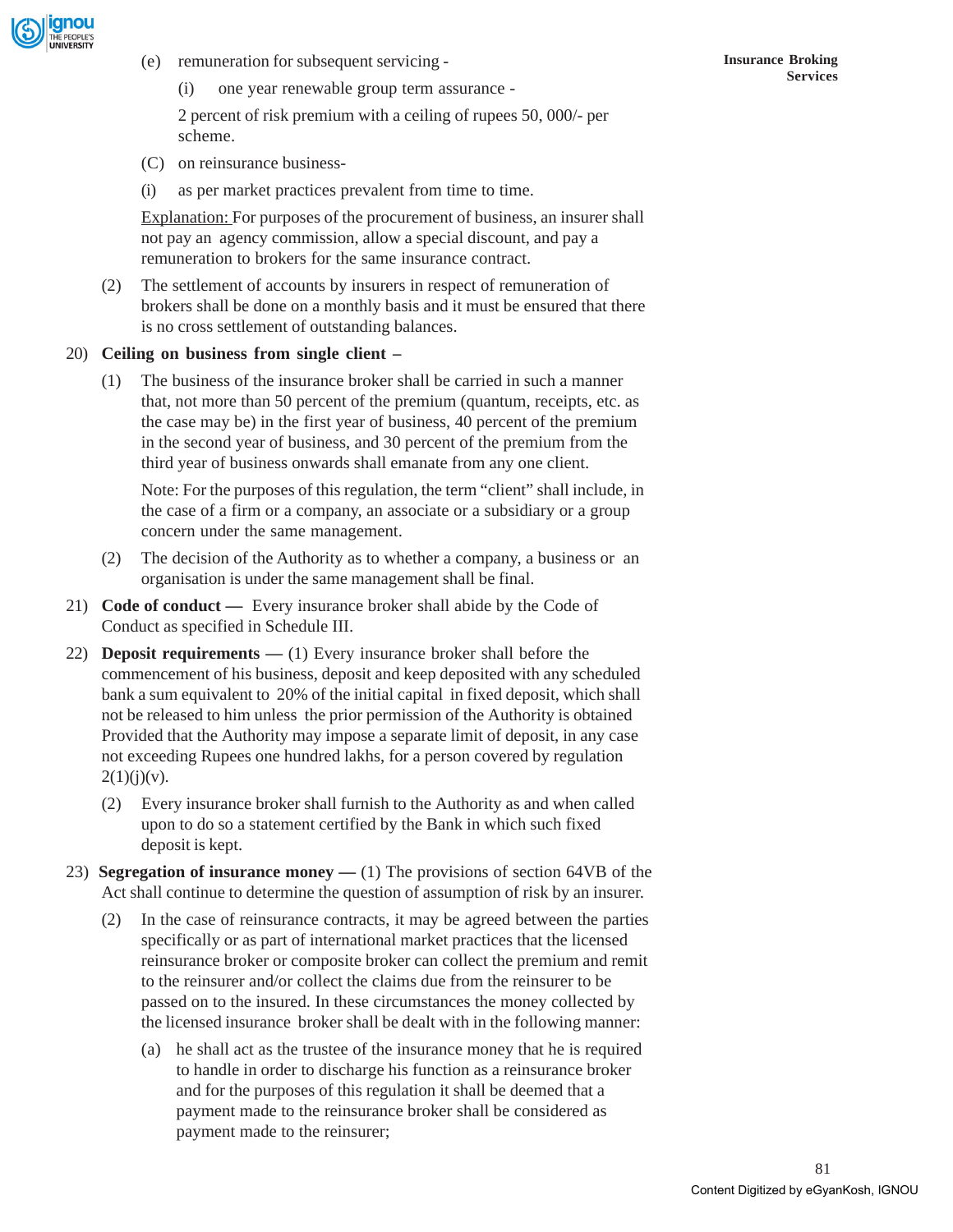- **Insurance Services** (b) ensure that 'insurance money' is held in an 'Insurance Bank Account' with one or more of the Scheduled Banks or with such other institutions as may be approved by the Authority;
	- (c) give written notice to, and receive written confirmation from, a bank, or other institution that he is not entitled to combine the account with any other account, or to exercise any right of set-off, charge or lien against money in that account;
	- (d) ensure that all monies received from or on behalf of an insured is paid into the 'Insurance Bank Account' which remains in the `Insurance Bank Account' to remain in deposit until it is transferred on to the reinsurer or to the direct insurer.
	- (e) ensure that any refund of premium which may become due to a direct insurer on account of the cancellation of a policy or alteration in its terms and conditions or otherwise shall be paid by the reinsurer directly to the direct insurer.
	- (f) Interest on recovery/payment received shall be for the benefit of the direct insurer or reinsurer;
	- (g) only remove from the 'Insurance Bank Account' charges, fees or commission earned and interest received from any funds comprising the account;
	- (h) take immediate steps to restore the required position if at any time he becomes aware of any deficiency in the required "segregated amount".
	- 24) **Professional indemnity insurance**  (1) Every insurance broker shall take out and maintain and continue to maintain a professional indemnity insurance cover throughout the validity of the period of the licence granted to him by the Authority.

Provided that the Authority shall in suitable cases allow a newly licensed insurance broker to produce such a guarantee within fifteen months from the date of issue of original licence.

- (2) The insurance cover must indemnify an insurance broker against
	- (a) any error or omission or negligence on his part or on the part of his employees and directors;
	- (b) any loss of money or other property for which the broker is legally liable in consequence of any financial or fraudulent act or omission;
	- (c) any loss of documents and costs and expenses incurred in replacing or restoring such documents;
	- (d) dishonest or fraudulent acts or omissions by brokers' employees or former employees.
- (3) The indemnity cover
	- (a) shall be on a yearly basis for the entire period of licence;
	- (b) shall not contain any terms to the effect that payments of claims depend upon the insurance broker having first met the liability;
	- (c) shall indemnify in respect of all claims made during the period of the insurance regardless of the time at which the event giving rise to the claim may have occurred.

Provided that an indemnity insurance cover not fully conforming to the above requirements shall be permitted by the Authority in special cases for reasons to be recorded by it in writing.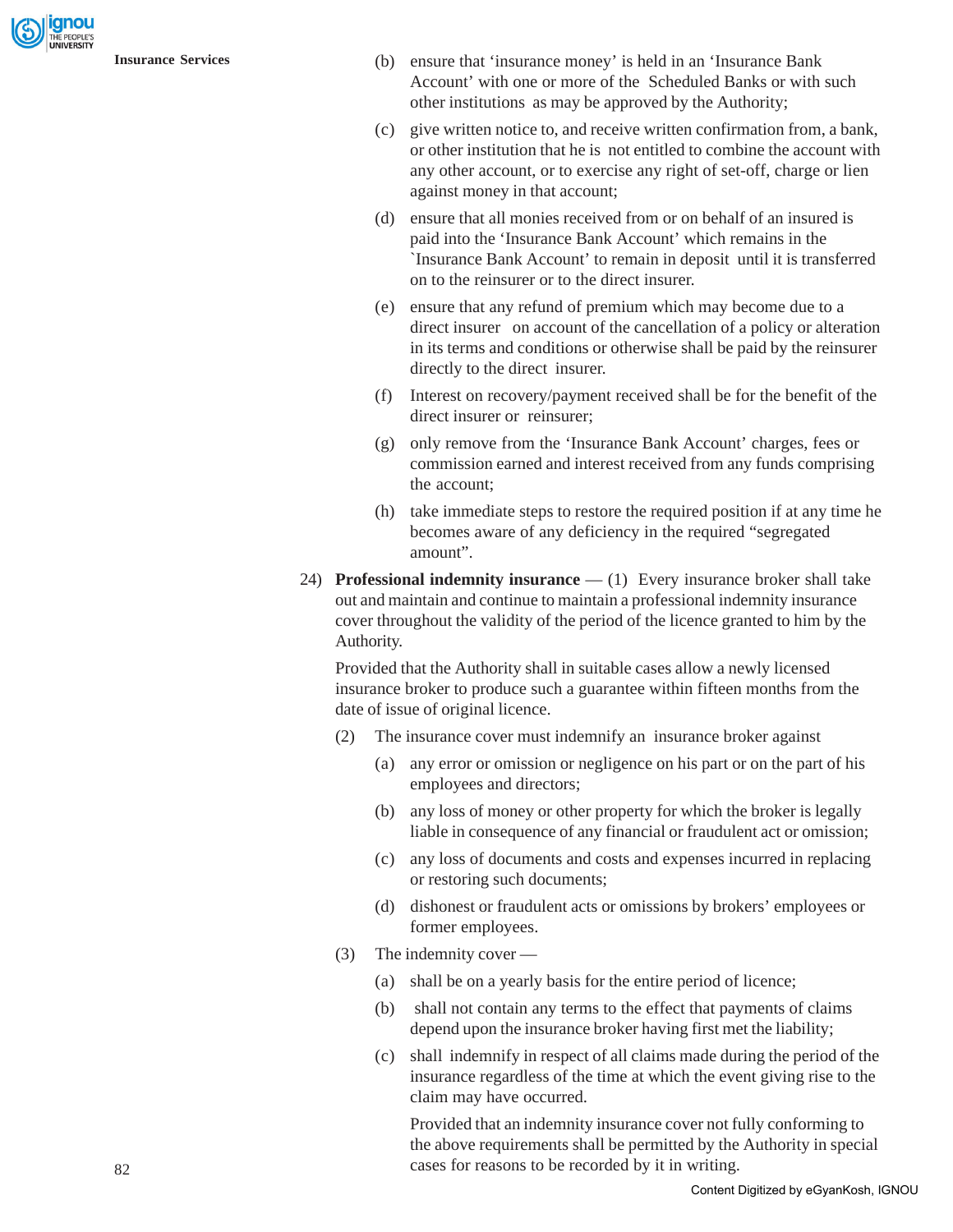

(4) Limit of indemnity for any one claim and in the aggregate for the year in the case of insurance brokers shall be as follows :

Category of insurance broker Limit of indemnity

- (a) Direct broker three times remuneration received at the end of every financial year subject to a minimum limit of rupees fifty lakhs.
- (b) Reinsurance broker three times remuneration received at the end of every financial year subject to a minimum limit of rupees two crores and fifty lakhs.
- (c) Composite broker three times remuneration received at the end of every financial year subject to a minimum limit of rupees five crores
- (5) The un-insured excess in respect of each claim shall not exceed five percent of the capital employed by the insurance broker in the business.
- (6) The insurance policy shall be obtained from any registered insurer in India who has agreed to —
	- (a) provide the insurance broker with an annual certificate containing the name and address, including the licence number of the insurance broker, the policy number, the limit of indemnity, the excess and the name of the insurer as evidence that the cover meets the requirements of the Authority;
	- (b) send a duplicate certificate to the Authority at the time the certificate is issued to the insurance broker ; and
	- (c) inform the insurer immediately of any case of voidance, non-renewal or cancellation of cover mid-term.
- (7) Every insurance broker shall—
	- (a) inform immediately the Authority should any cover be cancelled or voided or if any policy is not renewed;
	- (b) inform immediately the insurer in writing of any claim made by or against it;
	- (c) advise immediately the insurer of all circumstances or occurrences that may give rise to a claim under the policy ; and
	- (d) advise the Authority as soon as an insurer has notified that it intends to decline indemnity in respect of a claim under the policy.

### 25) **Maintenance of books of account, records, etc. —**

- (1) Every insurance broker shall prepare for every accounting year
	- (i) a balance sheet or a statement of affairs as at the end of each accounting period;
	- (ii) a profit and loss account for that period;
	- (iii) a statement of cash/fund flow;
	- (iv) additional statements on insurance broking business as may be required by the Authority.

**Note:** For purposes of this regulation, the accounting year shall be a period of 12 months (or less where a business is started after  $1<sup>st</sup>$  April) commencing on the first day of the April of an year and ending on the  $31<sup>st</sup>$  day of March of the year following, and the accounts shall be maintained on accrual basis.

(2) Every insurance broker shall submit to the Authority, a copy of the audited financial statements as stated in sub-regulation (1) alongwith the auditor's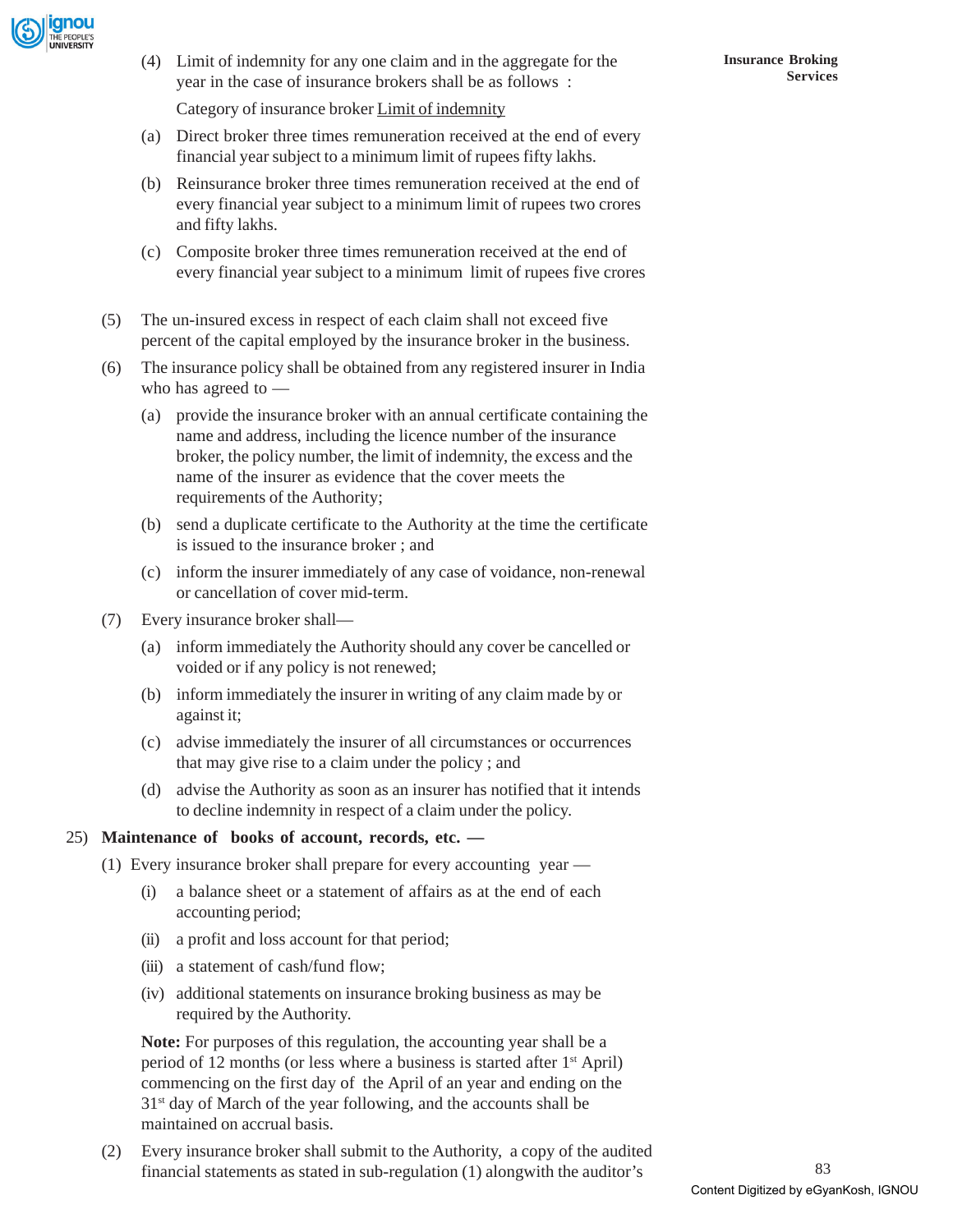

**Insurance Services** report thereon within ninety days from the close of the accounting year alongwith the remarks or observations of the auditors, if any, on the conduct of the business, state of accounts, etc., and a suitable explanation on such observations shall be appended to such accounts filed with the Authority.

- (3) Every insurance broker shall, within ninety days from the date of the Auditor's report take steps to rectify any deficiencies, made out in the auditor's report and inform the Authority accordingly.
- (4) All the books of account, statements, document, etc., shall be maintained at the head office of the insurance broker or such other branch office as may be designated by him and notified to the Authority, and shall be available on all working days to such officers of the Authority, authorised in this behalf by it for an inspection.
- (5) All the books and documents, statements, contract notes etc., referred to in this regulation and maintained by the insurance broker shall be retained for a period of atleast ten years from the end of the year to which they relate.
- 26) **Submission of half-yearly results (1)** Every insurance broker shall before  $31<sup>st</sup>$  October and  $30<sup>th</sup>$  April each year furnish to the Authority a half-yearly unaudited financial statement containing details of performance, financial position, etc., alongwith a declaration confirming the fulfillment of requirements of capital in accordance with the provisions of regulation 10 and deposit requirements in accordance with the provisions of regulation 22.
	- (2) Failure to comply with the regulation of sub-regulation (1) will lead to an action, in accordance with the provisions of regulation 34 being taken against the insurance broker.
- 27) **Internal control and systems** Every insurance broker shall ensure that a proper system of internal audit is practised in business and that his internal controls and systems are adequate for the size, nature and complexity of his business.
- 28) **Disclosures to the Authority (1)** An insurance broker shall disclose to the Authority, as and when required by it, in any event not later than thirty days of a requisition, the following information, namely**—**
	- (i ) his responsibilities with regard to the placement of an insurance contract;
	- (ii) any change in the information or particulars previously furnished, which have a bearing on the licence granted to it;
	- (iii) the names of the clients whose insurance portfolio he manages or has managed;
	- (iv) any other requirement specified by the Authority from time to time. Provided that in case of a person specified in regulation  $2(1)(i)(v)$  the Authority may call for and obtain such information as it deems fit.
- 29) **Authority's right to inspect** (1) The Authority may appoint one or more of its officers as an "inspecting authority" to undertake inspection of the premises of the insurance broker to ascertain and see how the business is carried on , and also to inspect the books of accounts, records and documents of the insurance broker for any of the purposes specified in sub-regulation (2).
	- (2) The purposes referred to in sub-regulation (1) may be as follows, namely :
		- (i) to ensure that the books of account are being maintained in the manner required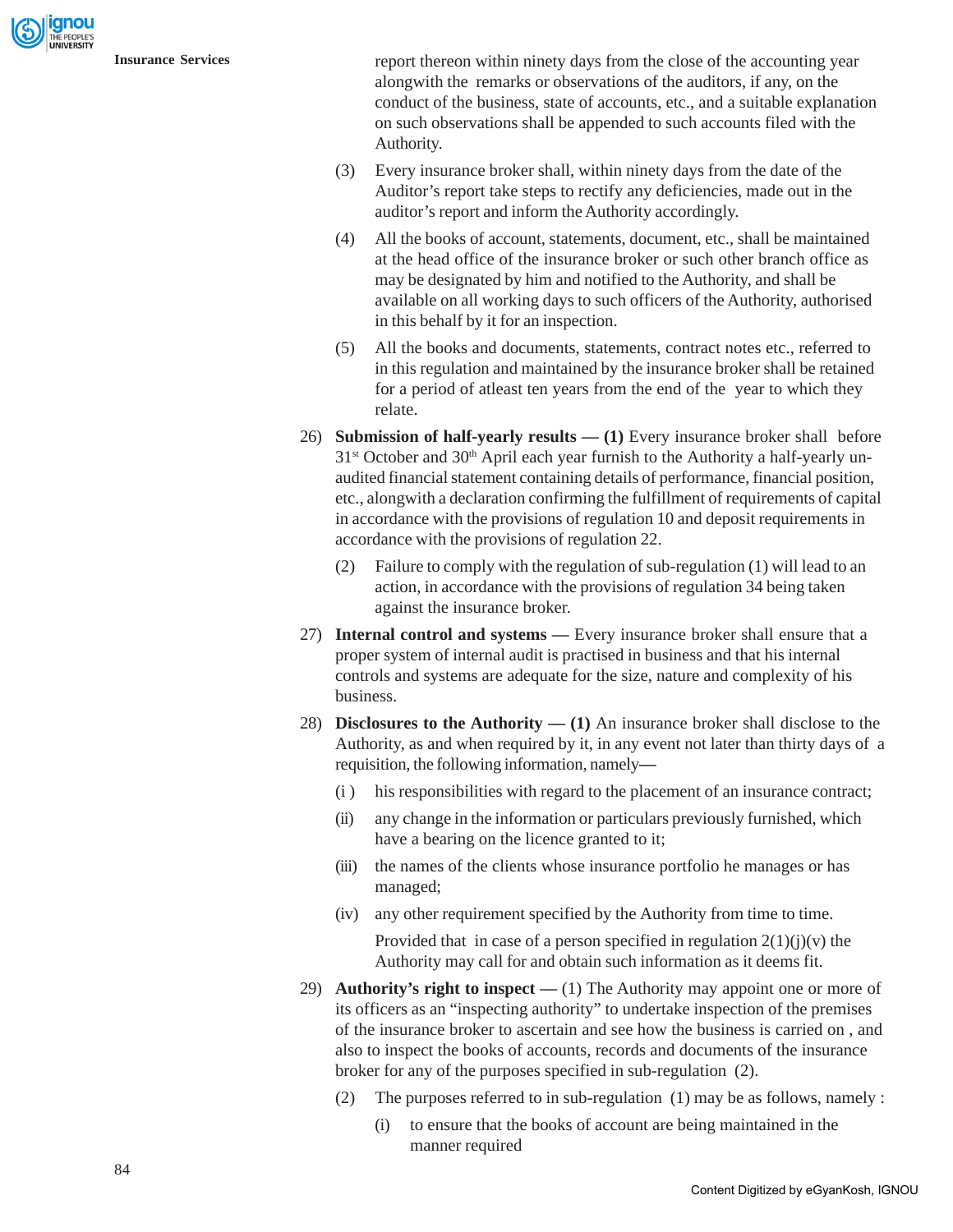

- (ii) to ensure that the provisions of the Act, rules, regulations are being complied with;
- (iii) to investigate the complaints received from any insured, any insurer, other insurance brokers or any other person on any matter having a bearing on the activities of the insurance broker; and
- (iv) to investigate the affairs of the insurance broker *suo motu* in the, interest of proper development of insurance business or in policy holders' interest.
- 30) **Notice before inspection** (1) Before undertaking an inspection under regulation 29, the Authority shall give a notice of ten days to an insurance broker for that purpose.
	- (2) Notwithstanding anything contained in sub-regulation (1), where the Authority is satisfied that in the interests of the policyholders no such notice shall be given, it may, for reasons recorded in writing, direct that the inspection of the affairs of the insurance broker be taken up without such notice.
	- (3) The insurance broker shall allow the inspecting authority to have full access to the premises occupied by such insurance broker or by any other person on his behalf and also extend all facilities for examining books, records, documents and computer data in the possession of the insurance broker.
	- (4) The inspecting authority, in the course of inspection, shall be entitled to examine or record statements of any principal officer or employee of the insurance broker and have the powers to seize or make copies of documents/ records.
	- (5) It shall be the duty of every such person to give to the inspecting authority all assistance in connection with the inspection which the insurance broker may reasonably be expected to give.
	- (6) Failure to comply with the requirements of the Authority in this regard or failure to cooperate with the inspecting officers shall result in suspension of licence.
- 31) **Submission of report to the Authority** The inspecting authority shall submit an inspection report to the Authority within 90 days of the completion of the inspection.
- 32) **Communication of findings, etc.—** (1) The Authority shall, after consideration of the inspection report, communicate its findings to the insurance broker and give him a reasonable opportunity of being heard before any action is taken by the Authority on the findings of the inspecting authority.
	- (2) On receipt of the explanation, if any, from the insurance broker, the Authority may direct the insurance broker to take such measures as the Authority may deem fit.
- 33) **Appointment of investigator**  $(1)$  The Authority may appoint a chartered accountant or an actuary or any qualified and experienced individual in the field of insurance to investigate the books of accounts or the affairs of the insurance broker.

Provided that the person so appointed shall have the same powers of the inspecting authority as are mentioned in regulation 29 and the obligations of the insurance broker in regulation 29 shall be applicable to the investigation under this regulation.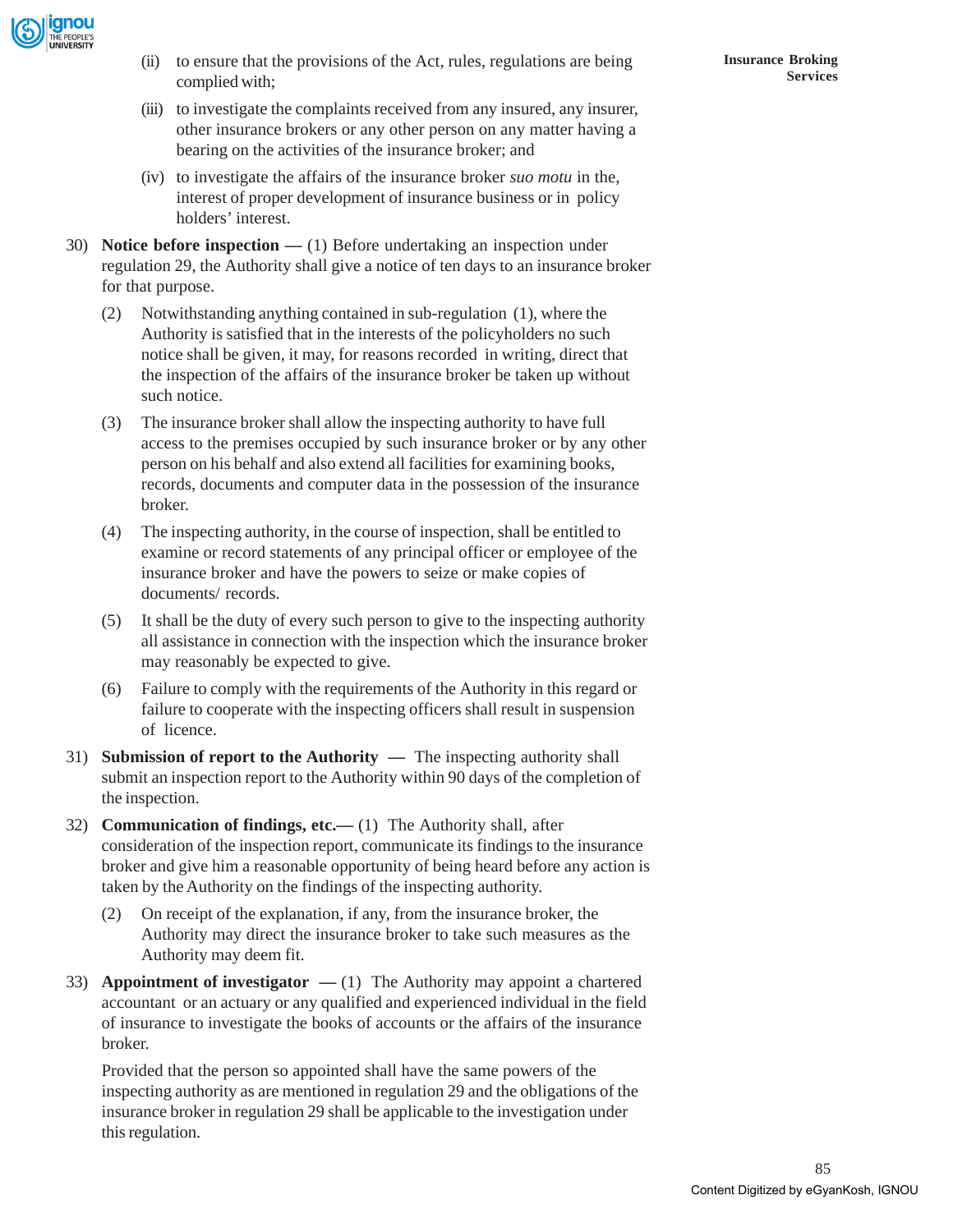**Insurance Services** Explanation **-** For the purposes of this regulation the expression "chartered accountant" shall have the same meaning as given in Section 226 of the Companies Act, 1956 (1 of 1956), and the expression 'actuary' shall mean a member of the Actuarial Society of India.

> (2) The expenses and costs of such an investigation shall be recovered by the Authority from the insurance broker whose affairs had been caused to be investigated.

#### 34) **Cancellation or suspension of licence with notice** —

- The licence of an insurance broker may be cancelled or suspended after due notice and after giving him a reasonable opportunity of being heard if he —
	- (a) violates the provisions of the Insurance Act,1938 (4 of 1938), Insurance Regulatory And Development Authority Act, 1999 (41 of 1999) or rules or regulations, made thereunder;
	- (b) fails to furnish any information relating to his activities as an insurance broker as required by the Authority;
	- (c) furnishes wrong or false information; or conceals or fails to disclose material facts in the application submitted for obtaining a licence;
	- (d) does not submit periodical returns as required by the Authority;
	- (e) does not co-operate with any inspection or enquiry conducted by the Authority;
	- (f) fails to resolve the complaints of the policy holders or fails to give a satisfactory reply to the Authority in this behalf;
	- (g) indulges in rebates or inducements in cash or kind to a client or any of the client's directors or other employees or any person acting as an introducer;
	- (h) is found guilty of misconduct or his conduct is not in accordance with the Code of Conduct specified in Schedule III;
	- (i) fails to maintain the capital requirements in accordance with the provisions of regulation 10;
	- (j) fails to pay the fees or the reimbursement of expenses under these regulations;
	- (k) violates the conditions of licence;
	- (l) does not carry out his obligations as specified in the regulations;
	- (m) if the principal officer does not acquire practical training and pass the examination within the stipulated period as specified in regulation 9.
- (2) In the circumstances where the Authority feels that the establishment of an insurance broker is only to divert funds within a group of companies or their associates, it can after due enquiries made by it cancel the licence granted to the insurance broker.
- 35) **Cancellation or suspension of licence without notice** The licence of an insurance broker may be cancelled or suspended without notice, if he **—**
	- (a) violates any one or more of the requirements under the code of conduct specified in Schedule III;
	- (b) is found guilty of fraud, or is convicted of a criminal offence;
	- (c) commits such defaults, which require immediate action in the opinion of the Authority, provided that the Authority has communicated the reasons for the cancellation in writing;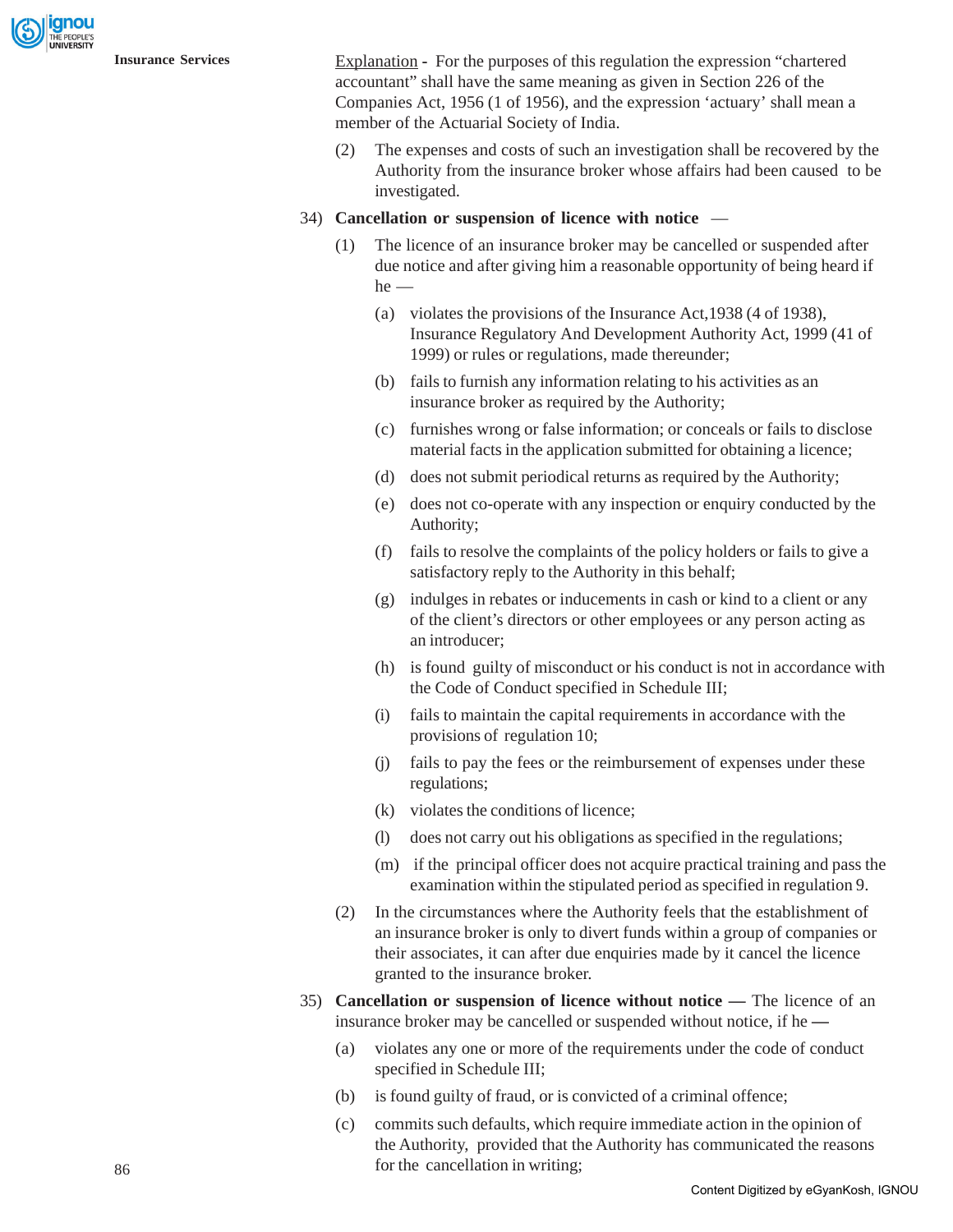

- (d) the insurance broker has not commenced the business within six months of being granted a licence.
- 36) **Manner of making order of cancellation/suspension with notice—** The licence of an insurance broker shall not be cancelled unless an enquiry has been held in accordance with the procedure specified in regulation 37.
- 37) **Manner of holding enquiry before suspension or cancellation** 
	- (1) For the purpose of holding an enquiry under regulation 36, the Authority may appoint an enquiry officer;
	- (2) the enquiry officer shall issue to the insurance broker a notice at the registered office or the principal place of business of the insurance broker, as the case may be, calling for such information as he considers necessary for the conduct of an enquiry;
	- (3) the insurance broker may, within fifteen days from the date of receipt of such a notice, furnish to the enquiry officer a reply together with copies of documentary or other evidence relied on by him or sought by the enquiry officer;
	- (4) the enquiry officer shall, give a reasonable opportunity of hearing to the insurance broker to enable him to make submissions in support of his reply made under sub-regulation(3);
	- (5) the insurance broker may either appear in person or through any person duly authorised by him to present its case;
	- (6) if it is considered necessary, the enquiry officer may require the Authority to present its case through one of its officers; and
	- (7) the enquiry officer shall, after taking into account all relevant facts and submissions made by the insurance broker, submit a report to the Authority within 90 days of the completion of the enquiry proceedings.
- 38) **Show-cause notice and order** (1) On receipt of the report from the enquiry officer, the Authority shall consider it and issue a show-cause notice to the insurance broker if the contents of the report warrant a suspension or cancellation of the licence granted to him.

Provided that no such notice is required, in case the provisions of regulation 35 are attracted.

- (2) The insurance broker shall within twenty-one days of the date of receipt of the show cause notice send a reply to the Authority.
- (3) The Authority after considering the reply to the show cause notice shall, as soon as possible, but not later than thirty days from the receipt of the reply, pass such an order as it deems fit.

Provided, however, where the insurance broker on serving of the notice under this regulation fails to furnish any reply within the stated period, the Authority may after the expiry of such time proceed to decide the case *ex parte*.

- (4) The Authority shall send a copy of the order made under clause (3) to the insurance broker.
- 39) **Publication of order of suspension or cancellation** The order of cancellation or suspension of the licence made under sub-regulation (3) of regulation 38, shall be published in one of the daily newspapers in the English language and one newspaper in the regional language as the Authority may consider fit.